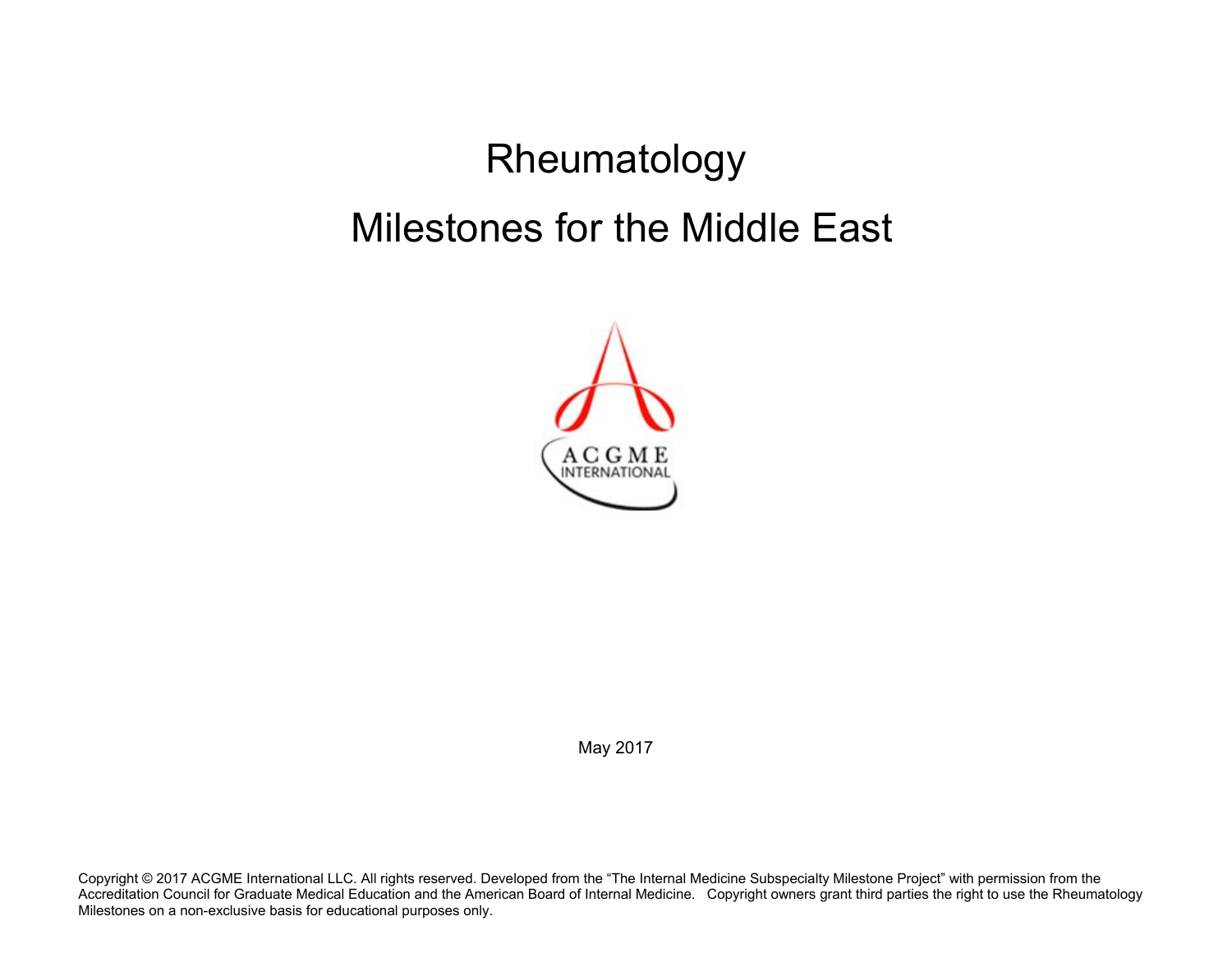The Rheumatology Milestones for the Middle East

The Milestones are designed only for use in evaluation of fellows in the context of their participation in ACGME-I-accredited programs. The Milestones provide a framework for the assessment of the development of the fellow in key dimensions of the elements of physician competency in a subspecialty. They neither represent the entirety of the dimensions of the six domains of physician competency, nor are they designed to be relevant in any other context.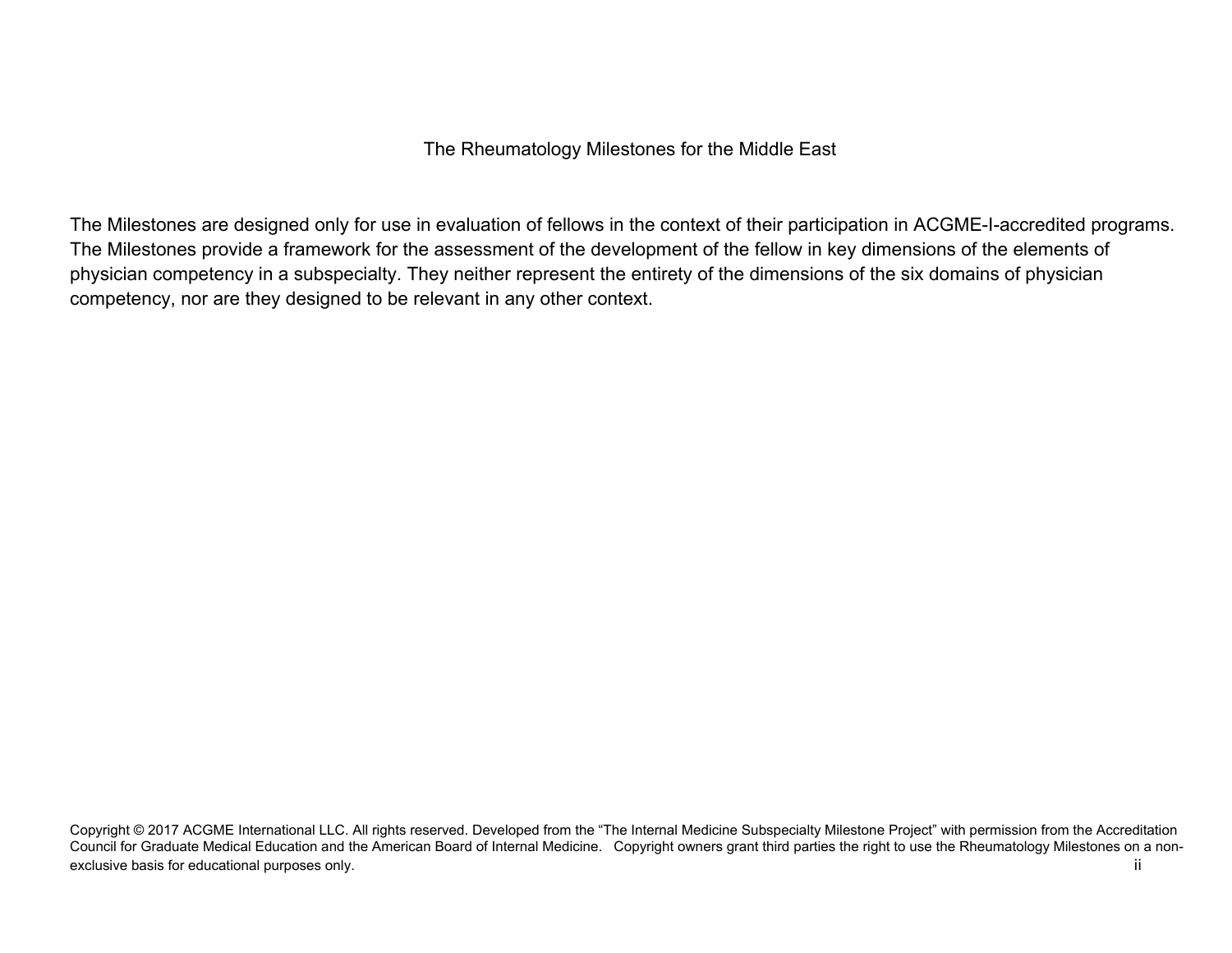# **Milestones Reporting**

This document presents milestones designed for programs to use in semi-annual review of fellow performance and reporting to the ACGME-I. Milestones are knowledge, skills, attitudes, and other attributes for each of the ACGME-I competencies organized in a developmental framework from less to more advanced. They are descriptors and targets for fellow performance as a learner moves from entry into their program through graduation.

For each period, review and reporting will involve selecting milestone levels that best describe each fellow's current performance and attributes. Milestones are arranged in numbered levels. Tracking from "Critical Deficiencies"/"Level 1" to "Aspirational"/"Level 5" is synonymous with moving from novice to expert in the subspecialty. These levels do not correspond with time in the educational program. Dependent upon previous education and experience, fellows may enter a program at varying points in the Milestones.

Selection of a level implies that the fellow substantially demonstrates the milestones in that level, as well as those in lower levels (see the diagram on page v).

**Critical Deficiencies/Level 1:** These learner behaviors are not within the spectrum of developing competence. Instead, they indicate significant deficiencies in a fellow's performance.

 **Column 2/Level 2:** Describes behaviors of an early learner.

**Column 3/Level 3:** Describes behaviors of a fellow who is advancing and demonstrating improvement in performance related to the Milestones.

**Ready for Unsupervised Practice/Level 4:** Describes behaviors of a fellow who substantially demonstrates the milestones identified for a physician who is ready for unsupervised practice. This column is designed as the graduation target, but the fellow may display these milestones at any point during the educational program.

**Aspirational/Level 5:** Describes behaviors of a fellow who has advanced beyond those milestones that describe unsupervised practice. These milestones reflect the competence of an expert or role model and can be used by programs to facilitate further professional growth. It is expected that only a few exceptional fellows will demonstrate these behaviors.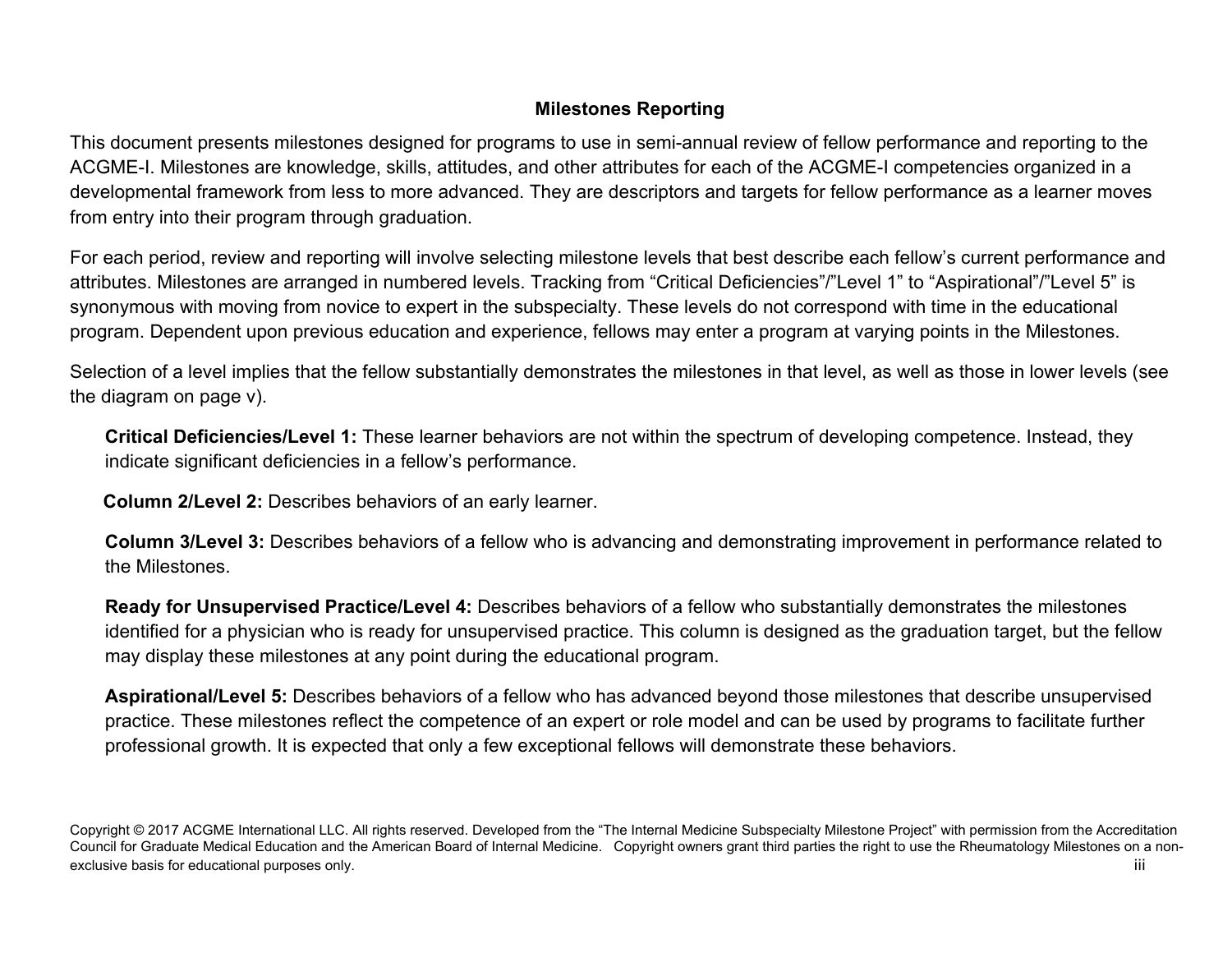### **Additional Notes**

The "Ready for Unsupervised Practice" Milestones are designed as the graduation *target* and *do not* represent a graduation *requirement*. Making decisions about readiness for graduation is the purview of the program director. Study of Milestones performance data will be required before the ACGME-I and its partners will be able to determine whether milestones in the first four levels appropriately represent the developmental framework, and whether Milestone data overall are of sufficient quality to be used for highstakes decisions.

*Answers to Frequently Asked Questions about Milestones are posted on the ACGME-I website.*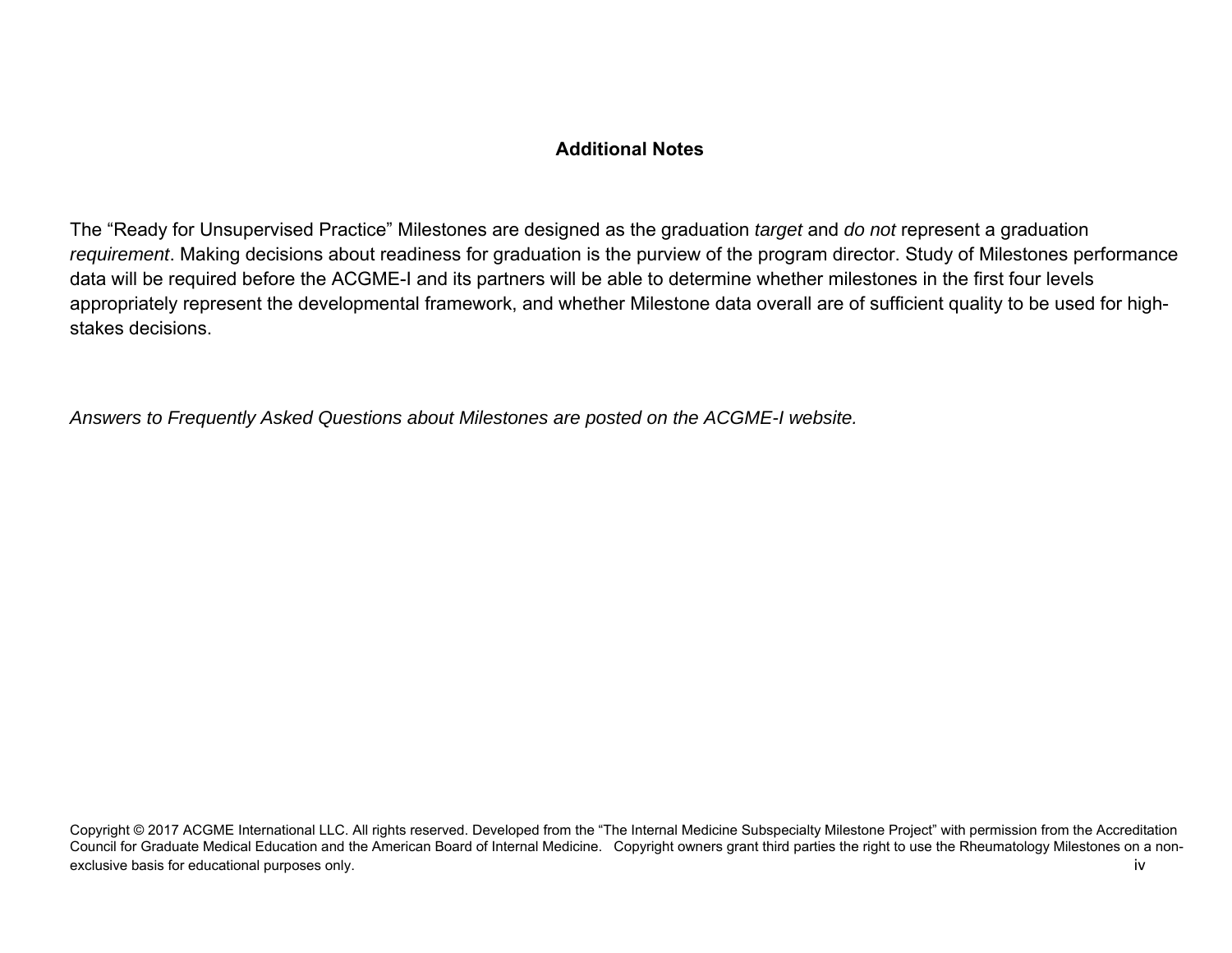The diagram below presents an example set of milestones for one sub-competency in the same format as the ACGME-I Report Worksheet. For each reporting period, a learner's performance on the milestones for each sub-competency will be indicated by selecting the level of milestones that best describes that learner's performance in relation to those milestones.

| Systems-Based Practice 1: Patient Safety and Quality Improvement                                                                                           |                                                                                                                                   |                                                                                                                                                                                                      |                                                                                                                         |                                                                                                                       |  |  |
|------------------------------------------------------------------------------------------------------------------------------------------------------------|-----------------------------------------------------------------------------------------------------------------------------------|------------------------------------------------------------------------------------------------------------------------------------------------------------------------------------------------------|-------------------------------------------------------------------------------------------------------------------------|-----------------------------------------------------------------------------------------------------------------------|--|--|
| <b>Critical Deficiencies</b>                                                                                                                               |                                                                                                                                   |                                                                                                                                                                                                      | <b>Ready for Unsupervised</b><br>Practice                                                                               | Aspirational                                                                                                          |  |  |
| Demonstrates knowledge<br>of common patient safety<br>events                                                                                               | Identifies system factors<br>that lead to patient safety<br>events                                                                | Participates in analysis of<br>patient safety events<br>(simulated or actual)                                                                                                                        | Conducts analysis of<br>patient safety events and<br>offers error prevention<br>strategies (simulated or<br>actual)     | Actively engages teams<br>and processes to modify<br>systems to prevent patient<br>safety events                      |  |  |
| Demonstrates knowledge<br>of how to report patient<br>safety events                                                                                        | Reports patient safety<br>events through institutional<br>reporting systems (actual<br>or simulated)                              | Participates in disclosure<br>of patient safety events to<br>patients and families<br>(simulated or actual)                                                                                          | Discloses patient safety<br>events to patients and<br>families (simulated or<br>actual)                                 | Role models or mentors<br>others in the disclosure of<br>patient safety events                                        |  |  |
| Demonstrates knowledge<br>of basic quality<br>improvement<br>methodologies and metrics                                                                     | Describes local quality<br>improvement initiatives<br>(e.g., community<br>vaccination rate, infection<br>rate, smoking cessation) | Participates in local<br>quality improvement<br>initiatives                                                                                                                                          | Demonstrates the skills<br>required to identify.<br>develop, implement, and<br>analyze a quality<br>improvement project | Creates, implements, and<br>assesses quality<br>improvement initiatives at<br>the institutional or<br>community level |  |  |
|                                                                                                                                                            |                                                                                                                                   |                                                                                                                                                                                                      |                                                                                                                         |                                                                                                                       |  |  |
| Comments:                                                                                                                                                  |                                                                                                                                   |                                                                                                                                                                                                      |                                                                                                                         | Not Yet Assessable                                                                                                    |  |  |
| Selecting a response box in the middle<br>of a level implies that milestones in<br>that level and in lower levels have been<br>substantially demonstrated. |                                                                                                                                   | Selecting a response box on the line in<br>between levels indicates that milestones in<br>lower levels have been substantially<br>demonstrated as well as some milestones in<br>the higher level(s). |                                                                                                                         |                                                                                                                       |  |  |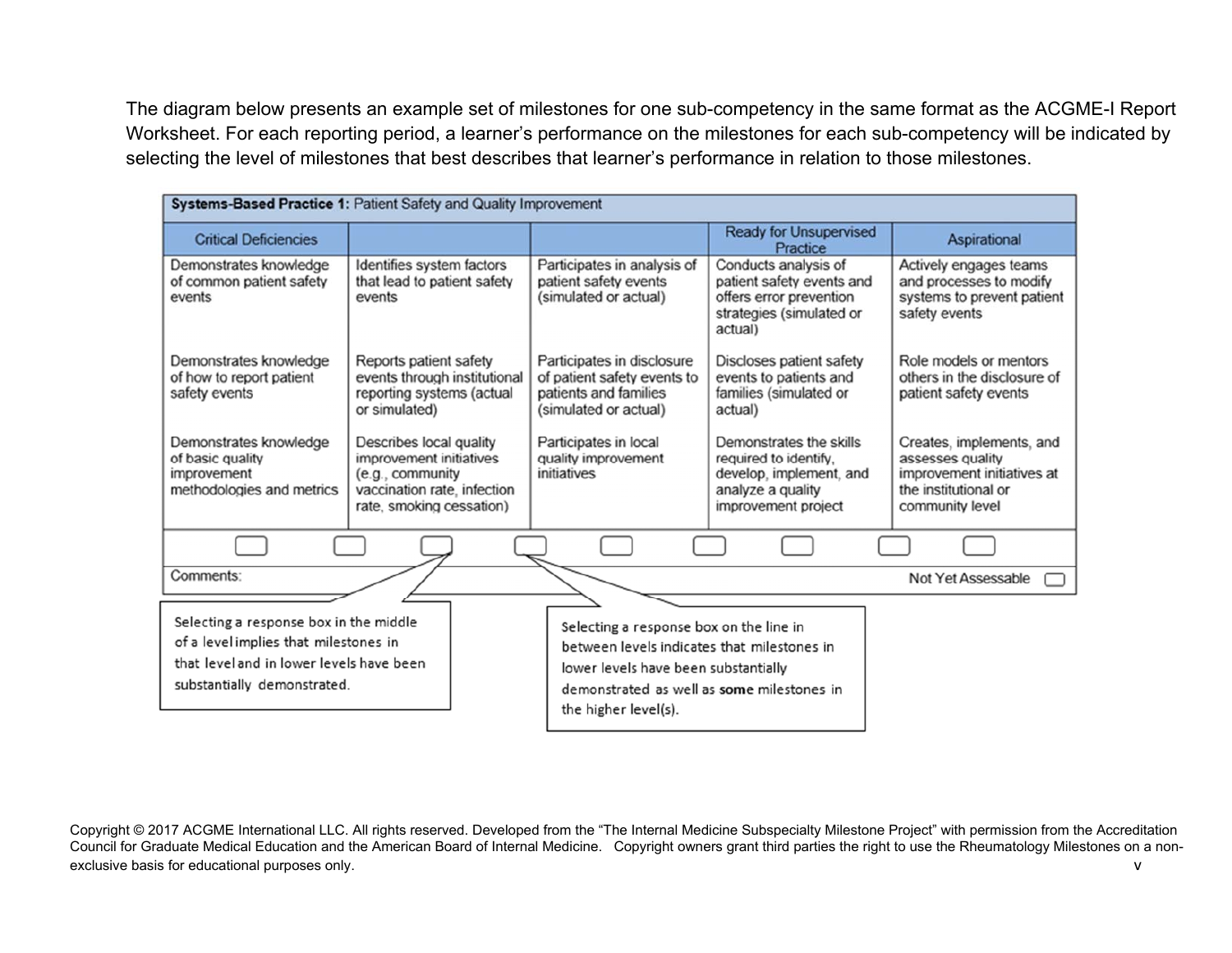| Patient Care 1: Gathers and Synthesizes Essential and Accurate Information to Define Each Patient's Clinical Problem(s) |                                                         |                                                      |                                                        |                                                         |  |  |
|-------------------------------------------------------------------------------------------------------------------------|---------------------------------------------------------|------------------------------------------------------|--------------------------------------------------------|---------------------------------------------------------|--|--|
| <b>Critical Deficiencies</b>                                                                                            |                                                         |                                                      | <b>Ready for Unsupervised</b><br>Practice              | Aspirational                                            |  |  |
| Does not or is                                                                                                          | Consistently acquires                                   | Acquires accurate                                    | Obtains relevant historical                            | Role models and teaches                                 |  |  |
| inconsistently able to                                                                                                  | accurate and relevant                                   | histories in an efficient,                           | subtleties, including                                  | the effective use of history                            |  |  |
| collect accurate historical<br>data                                                                                     | histories                                               | prioritized, and<br>hypothesis-driven fashion        | sensitive information that<br>informs the differential | and physical examination<br>skills to minimize the need |  |  |
|                                                                                                                         |                                                         |                                                      | diagnosis                                              | for further diagnostic                                  |  |  |
|                                                                                                                         |                                                         |                                                      |                                                        | testing                                                 |  |  |
| Does not perform or use an                                                                                              | Consistently performs                                   | Performs accurate                                    | Identifies subtle or unusual                           |                                                         |  |  |
| appropriately thorough<br>physical exam, or misses                                                                      | accurate and appropriately<br>thorough physical exams   | physical exams that are<br>targeted to the patient's | physical exam findings                                 |                                                         |  |  |
| key physical exam findings                                                                                              |                                                         | problems                                             |                                                        |                                                         |  |  |
|                                                                                                                         |                                                         |                                                      |                                                        |                                                         |  |  |
| Relies exclusively on<br>documentation of others to                                                                     | Inconsistently recognizes<br>patient's central clinical | Uses and synthesizes<br>collected data to define a   | Efficiently utilizes all<br>sources of secondary data  |                                                         |  |  |
| generate own database or                                                                                                | problem or develops                                     | patient's central clinical                           | to inform differential                                 |                                                         |  |  |
| differential diagnosis or is                                                                                            | limited differential                                    | problem(s) to generate a                             | diagnosis                                              |                                                         |  |  |
| overly reliant on                                                                                                       | diagnoses                                               | prioritized differential                             |                                                        |                                                         |  |  |
| secondary data                                                                                                          |                                                         | diagnosis and problem list                           |                                                        |                                                         |  |  |
|                                                                                                                         |                                                         |                                                      | <b>Effectively uses history</b>                        |                                                         |  |  |
| Fails to recognize patient's                                                                                            |                                                         |                                                      | and physical examination                               |                                                         |  |  |
| central clinical problems                                                                                               |                                                         |                                                      | skills to minimize the need<br>for further diagnostic  |                                                         |  |  |
|                                                                                                                         |                                                         |                                                      | testing                                                |                                                         |  |  |
|                                                                                                                         |                                                         |                                                      |                                                        |                                                         |  |  |
| Fails to recognize<br>potentially life and organ                                                                        |                                                         |                                                      |                                                        |                                                         |  |  |
| threatening problems                                                                                                    |                                                         |                                                      |                                                        |                                                         |  |  |
|                                                                                                                         |                                                         |                                                      |                                                        |                                                         |  |  |
|                                                                                                                         |                                                         |                                                      |                                                        |                                                         |  |  |
| Comments:                                                                                                               |                                                         |                                                      |                                                        | Not Yet Assessable                                      |  |  |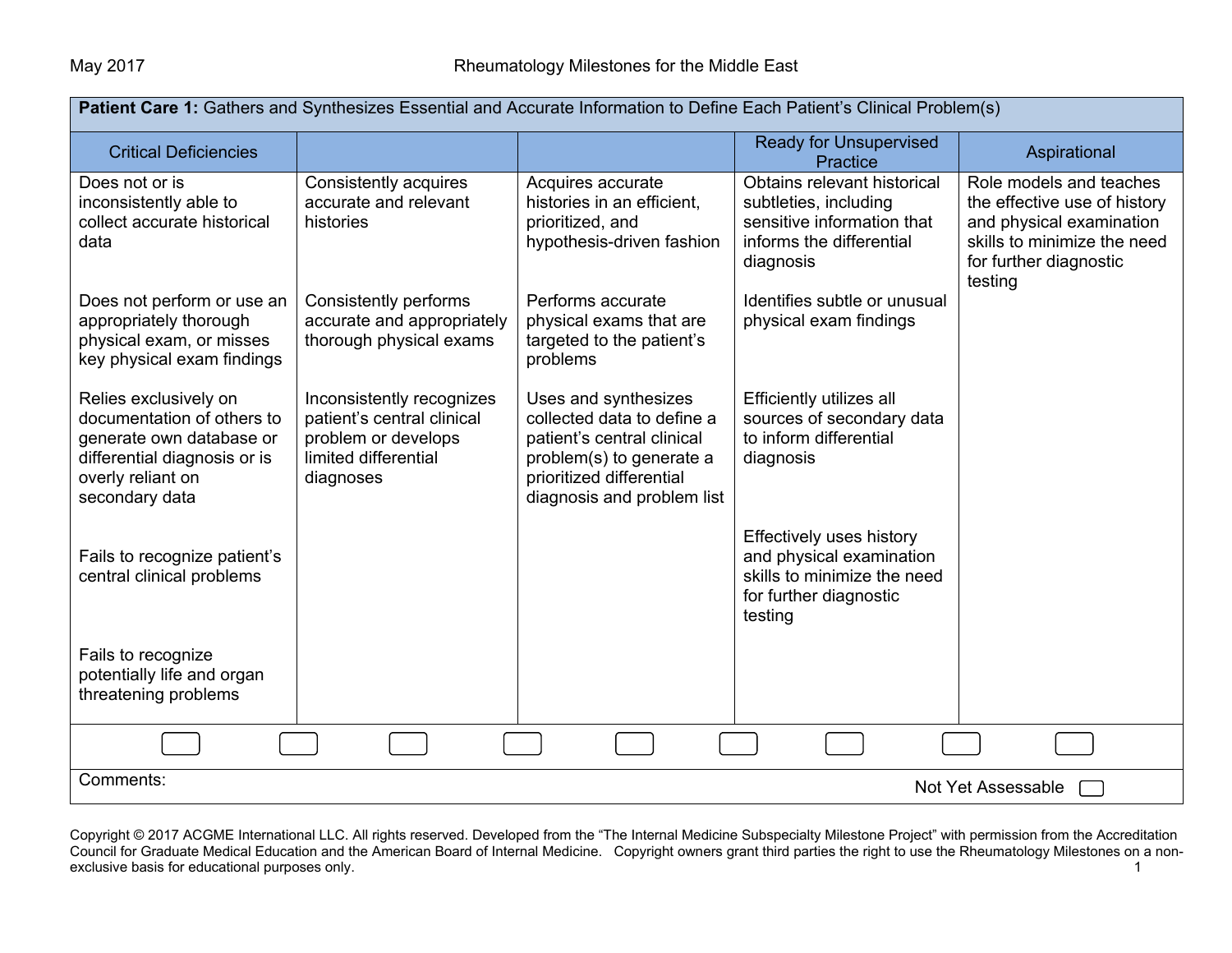| Patient Care 2: Develops and Achieves Comprehensive Management Plan for Each Patient |                                                            |                                                                       |                                                                                                                                                                |                                                                                                                                                                     |  |  |
|--------------------------------------------------------------------------------------|------------------------------------------------------------|-----------------------------------------------------------------------|----------------------------------------------------------------------------------------------------------------------------------------------------------------|---------------------------------------------------------------------------------------------------------------------------------------------------------------------|--|--|
| <b>Critical Deficiencies</b>                                                         |                                                            |                                                                       | <b>Ready for Unsupervised</b><br>Practice                                                                                                                      | Aspirational                                                                                                                                                        |  |  |
| Creates care plans that<br>are consistently<br>inappropriate or<br>inaccurate        | Inconsistently develops an<br>appropriate care plan        | Consistently develops<br>appropriate care plan                        | Appropriately modifies<br>care plans based on<br>patient's clinical course,<br>additional data, patient<br>preferences, and cost-<br>effectiveness principles  | Role-models and teaches<br>complex and patient-<br>centered care                                                                                                    |  |  |
| Does not react to<br>situations that require<br>urgent or emergency care             | Inconsistently seeks<br>additional guidance when<br>needed | Recognizes situations<br>requiring urgent or<br>emergency care        | Recognizes disease<br>presentations that deviate<br>from common patterns<br>and require complex<br>decision-making,<br>incorporating diagnostic<br>uncertainty | Develops customized,<br>prioritized care plans for<br>the most complex<br>patients, incorporating<br>diagnostic uncertainty and<br>cost-effectiveness<br>principles |  |  |
| Does not seek additional<br>guidance when needed                                     |                                                            | Seeks additional<br>guidance and/or<br>consultation as<br>appropriate | Manages complex acute<br>and chronic conditions                                                                                                                |                                                                                                                                                                     |  |  |
|                                                                                      |                                                            |                                                                       |                                                                                                                                                                |                                                                                                                                                                     |  |  |
| Comments:<br>Not Yet Assessable                                                      |                                                            |                                                                       |                                                                                                                                                                |                                                                                                                                                                     |  |  |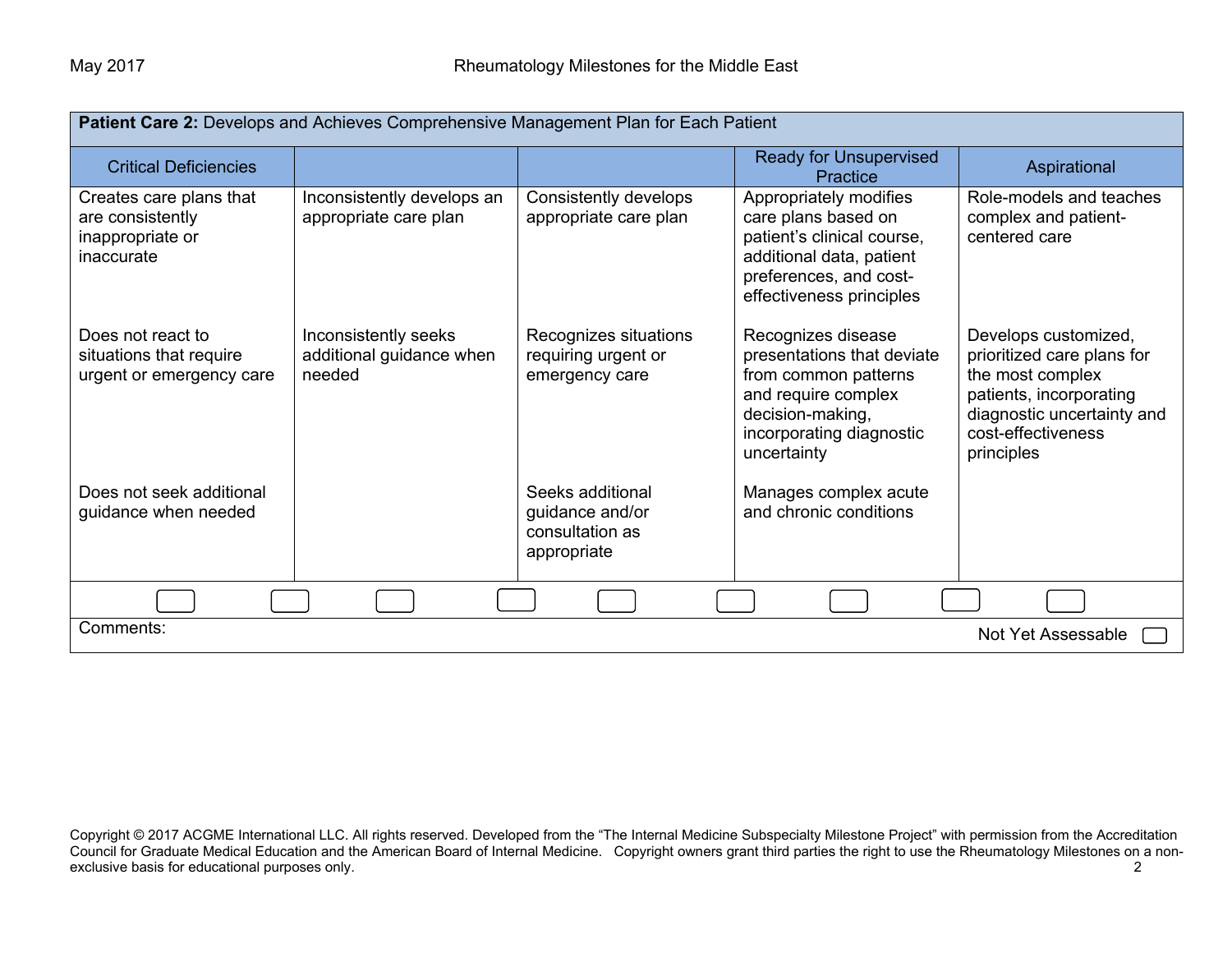| <b>Patient Care 3: Manages Patients with Progressive Responsibility and Independence</b>       |                                                                                                                                |                                                                                                                      |                                                                                                                                                                                                                     |                                                                                                              |
|------------------------------------------------------------------------------------------------|--------------------------------------------------------------------------------------------------------------------------------|----------------------------------------------------------------------------------------------------------------------|---------------------------------------------------------------------------------------------------------------------------------------------------------------------------------------------------------------------|--------------------------------------------------------------------------------------------------------------|
| <b>Critical Deficiencies</b>                                                                   |                                                                                                                                |                                                                                                                      | <b>Ready for Unsupervised</b><br>Practice                                                                                                                                                                           | Aspirational                                                                                                 |
| Cannot advance beyond<br>the need for direct<br>supervision in the delivery<br>of patient care | Requires direct supervision<br>to ensure patient safety<br>and quality care                                                    | Requires indirect<br>supervision to ensure<br>patient safety and quality<br>care                                     | Independently manages<br>patients across applicable<br>inpatient, outpatient, and<br>ambulatory clinical settings<br>who have a broad<br>spectrum of clinical<br>disorders, including<br>undifferentiated syndromes | <b>Effectively manages</b><br>unusual, rare, or complex<br>disorders in all appropriate<br>clinical settings |
| Cannot manage patients<br>who require urgent or<br>emergency care                              | Requires direct supervision<br>to manage problems or<br>common chronic diseases<br>in all appropriate clinical<br>settings     | Provides appropriate<br>preventive care and<br>chronic disease<br>management in all<br>appropriate clinical settings | Seeks additional guidance<br>and/or consultation as<br>appropriate                                                                                                                                                  |                                                                                                              |
| Does not assume<br>responsibility for patient<br>management decisions                          | Inconsistently provides<br>preventive care in all<br>appropriate clinical settings                                             | Provides comprehensive<br>care for single or multiple<br>diagnoses in all<br>appropriate clinical settings           | Appropriately manages<br>situations requiring urgent<br>or emergency care                                                                                                                                           |                                                                                                              |
|                                                                                                | Requires direct supervision<br>to manage patients with<br>straightforward diagnoses<br>in all appropriate clinical<br>settings | Under supervision,<br>provides appropriate<br>specialty support in the<br>intensive care unit                        | Effectively supervises the<br>management decisions of<br>the team in all appropriate<br>clinical settings                                                                                                           |                                                                                                              |
|                                                                                                | Unable to manage<br>complex inpatients or<br>patients requiring intensive<br>care                                              | Initiates management<br>plans for urgent or<br>emergency care                                                        |                                                                                                                                                                                                                     |                                                                                                              |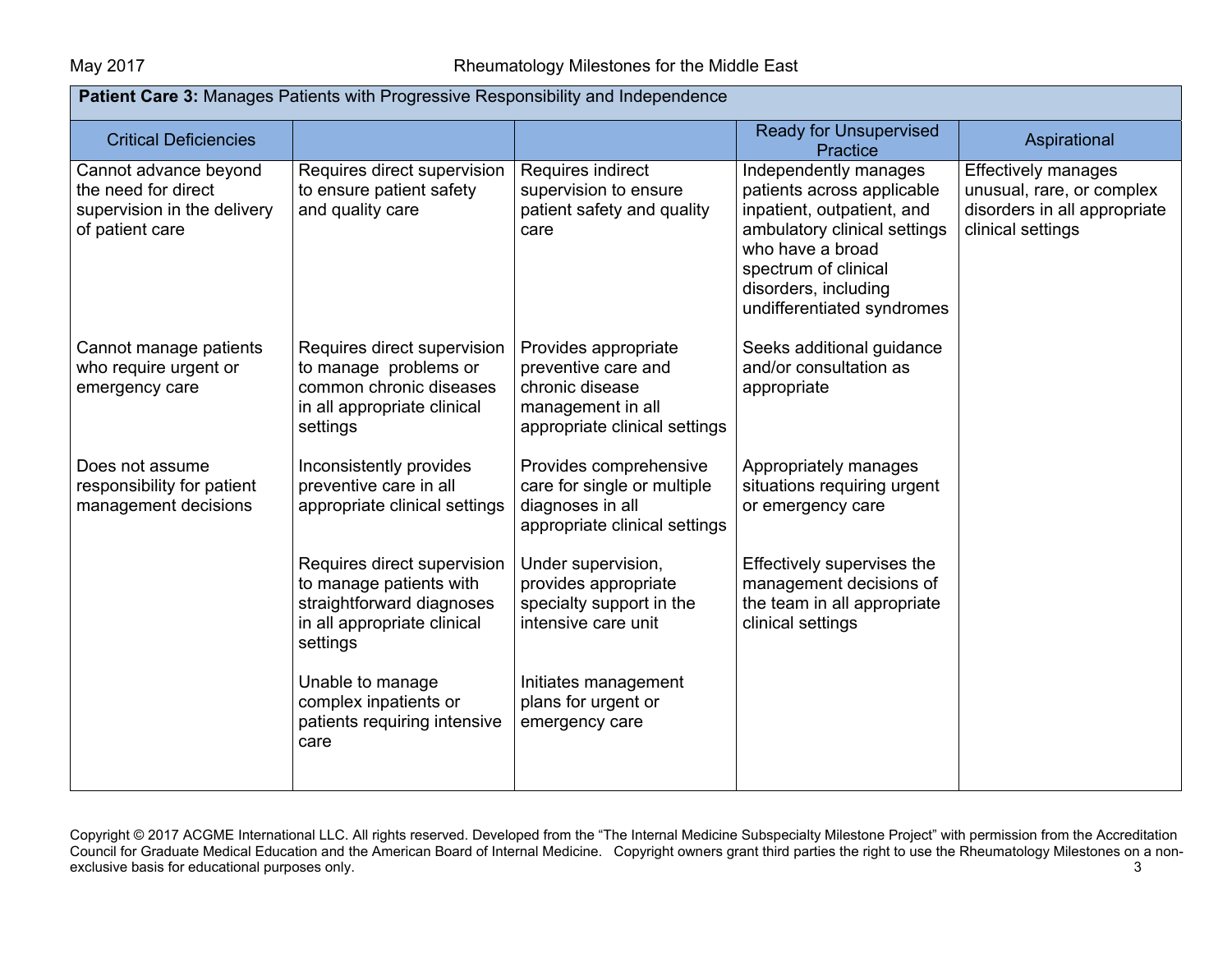|           | Cannot independently<br>supervise care provided by<br>other members of the<br>physician-led team |  |  |                    |
|-----------|--------------------------------------------------------------------------------------------------|--|--|--------------------|
|           |                                                                                                  |  |  |                    |
| Comments: |                                                                                                  |  |  | Not Yet Assessable |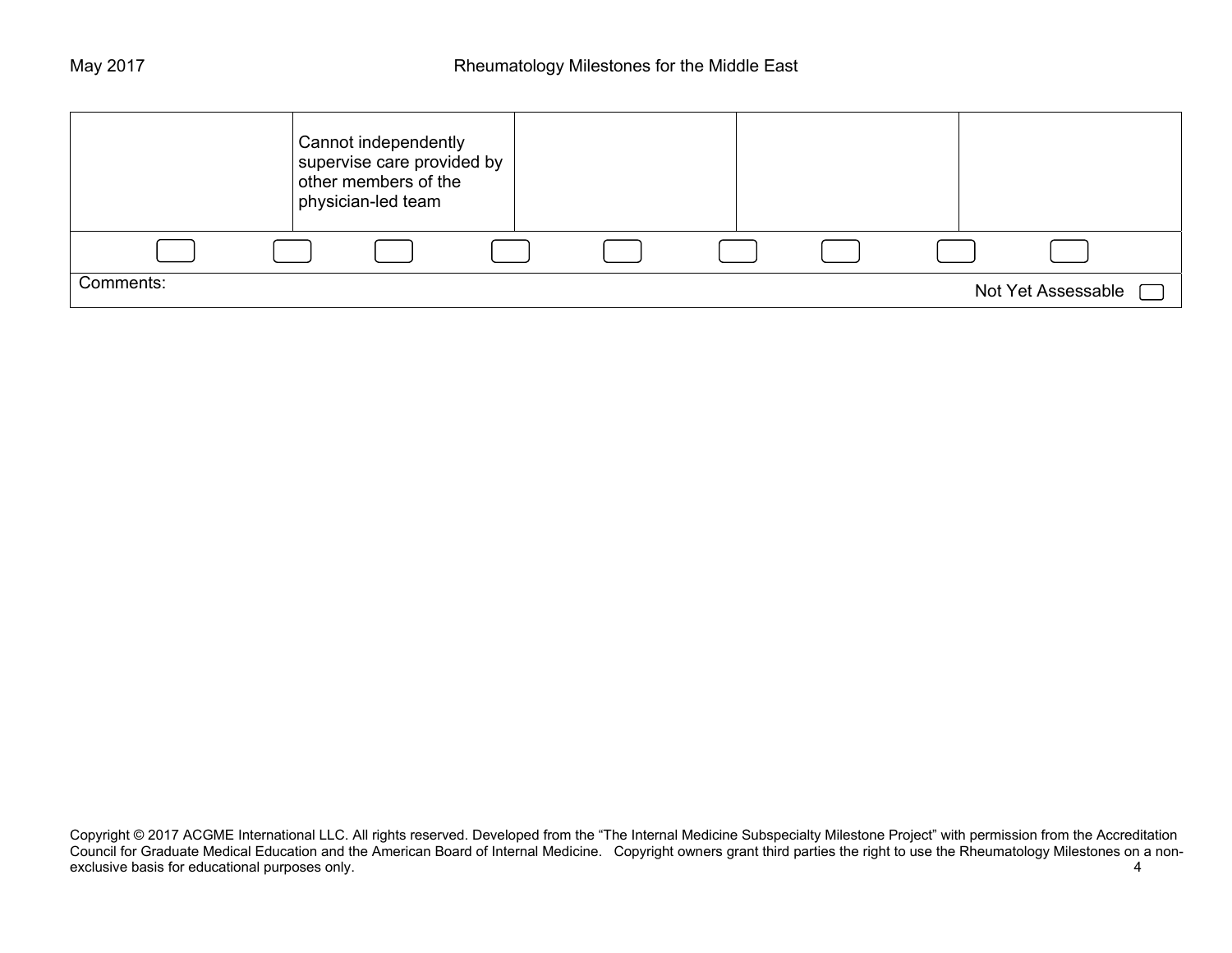May 2017 **Rheumatology Milestones for the Middle East** Research Review Rheumatology Milestones for the Middle East **Patient Care 4: Demonstrates Skill in Performing and Interpreting Invasive Procedures** Critical Deficiencies (Enterprised Enterprised Enterprised Enterprised Enterprised Enterprised Enterprised Enterprised Practice **Aspirational** Attempts to perform invasive procedures without sufficient technical skill or supervision Fails to recognize cases in which invasive procedures are unwarranted or unsafe Does not recognize the need to discuss procedure indications, processes, or potential risks with patients Fails to engage the patient in the informed consent process, and/or does not effectively describe risks and benefits of procedure Possesses insufficient technical skill for safe completion of common invasive procedures with appropriate supervision Inattentive to patient safety and comfort when performing invasive procedures Applies the ethical principles of informed consent Recognizes the need to obtain informed consent for procedures, but ineffectively obtains it Understands and communicates ethical principles of informed consent Possesses basic technical skill for the completion and interpretation of some common invasive procedures with appropriate supervision Inconsistently manages patient safety and comfort when performing invasive procedures Inconsistently recognizes appropriate patients, indications, and associated risks in the performance of invasive procedures Obtains and documents informed consent Consistently demonstrates technical skill to successfully and safely perform and interpret invasive procedures Maximizes patient comfort and safety when performing invasive procedures Recognizes and manages complications Consistently recognizes appropriate patients, indications, and associated risks in the performance of invasive procedures Effectively obtains and documents informed consent in challenging circumstances (e.g., language or cultural Demonstrates skill to independently perform and interpret complex invasive procedures that are anticipated for future practice Demonstrates expertise to teach and supervise others in the performance of invasive procedures Designs consent instrument for a human subject research study; files an Institution Review Board (IRB) application

Copyright © 2017 ACGME International LLC. All rights reserved. Developed from the "The Internal Medicine Subspecialty Milestone Project" with permission from the Accreditation Council for Graduate Medical Education and the American Board of Internal Medicine. Copyright owners grant third parties the right to use the Rheumatology Milestones on a nonexclusive basis for educational purposes only. 5

barriers)

Quantifies evidence for risk-benefit analysis during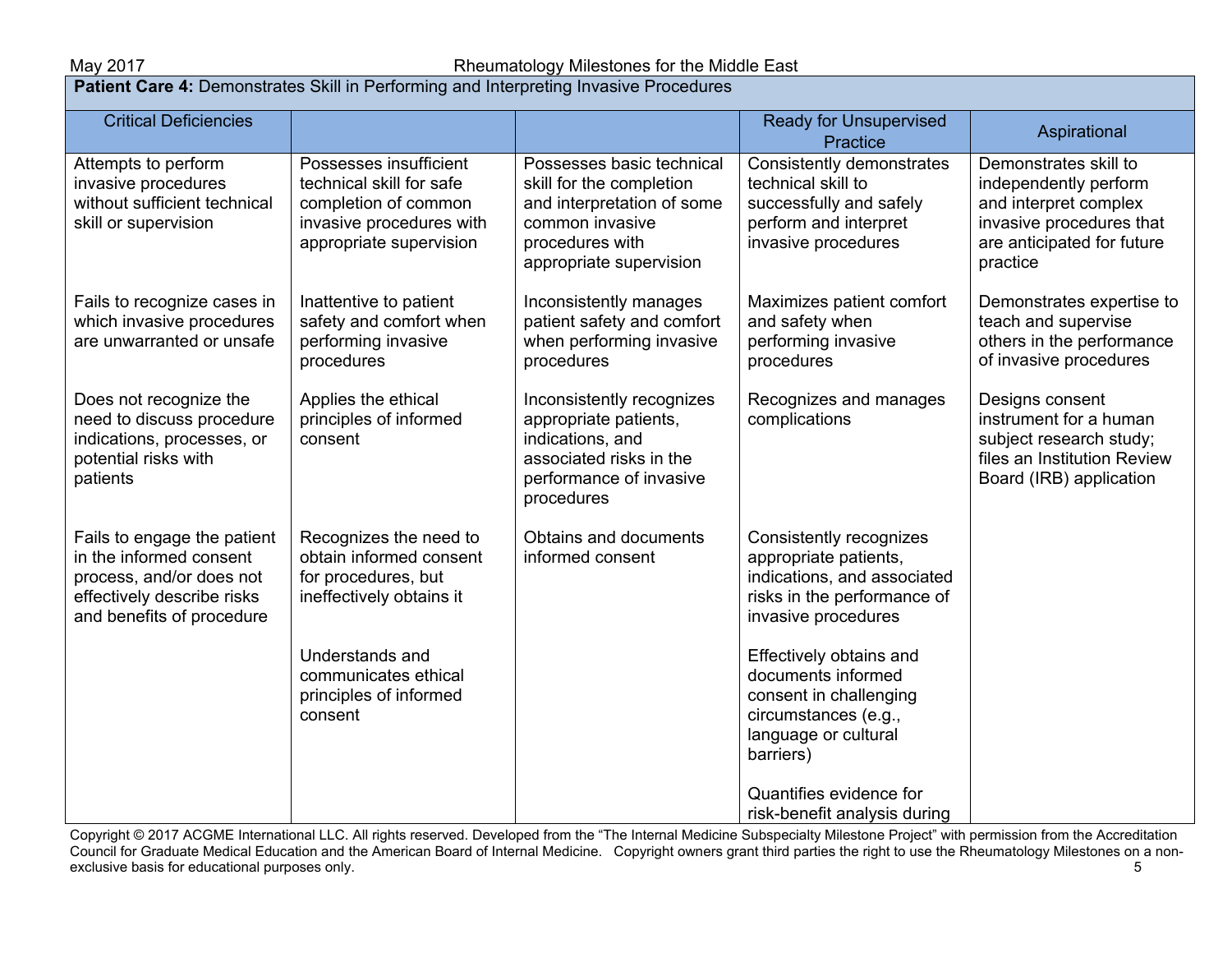| May 2017  |  | Rheumatology Milestones for the Middle East |                                                                          |  |                    |  |
|-----------|--|---------------------------------------------|--------------------------------------------------------------------------|--|--------------------|--|
|           |  |                                             | obtainment of informed<br>consent for complex<br>procedures or therapies |  |                    |  |
|           |  |                                             |                                                                          |  |                    |  |
| Comments: |  |                                             |                                                                          |  | Not Yet Assessable |  |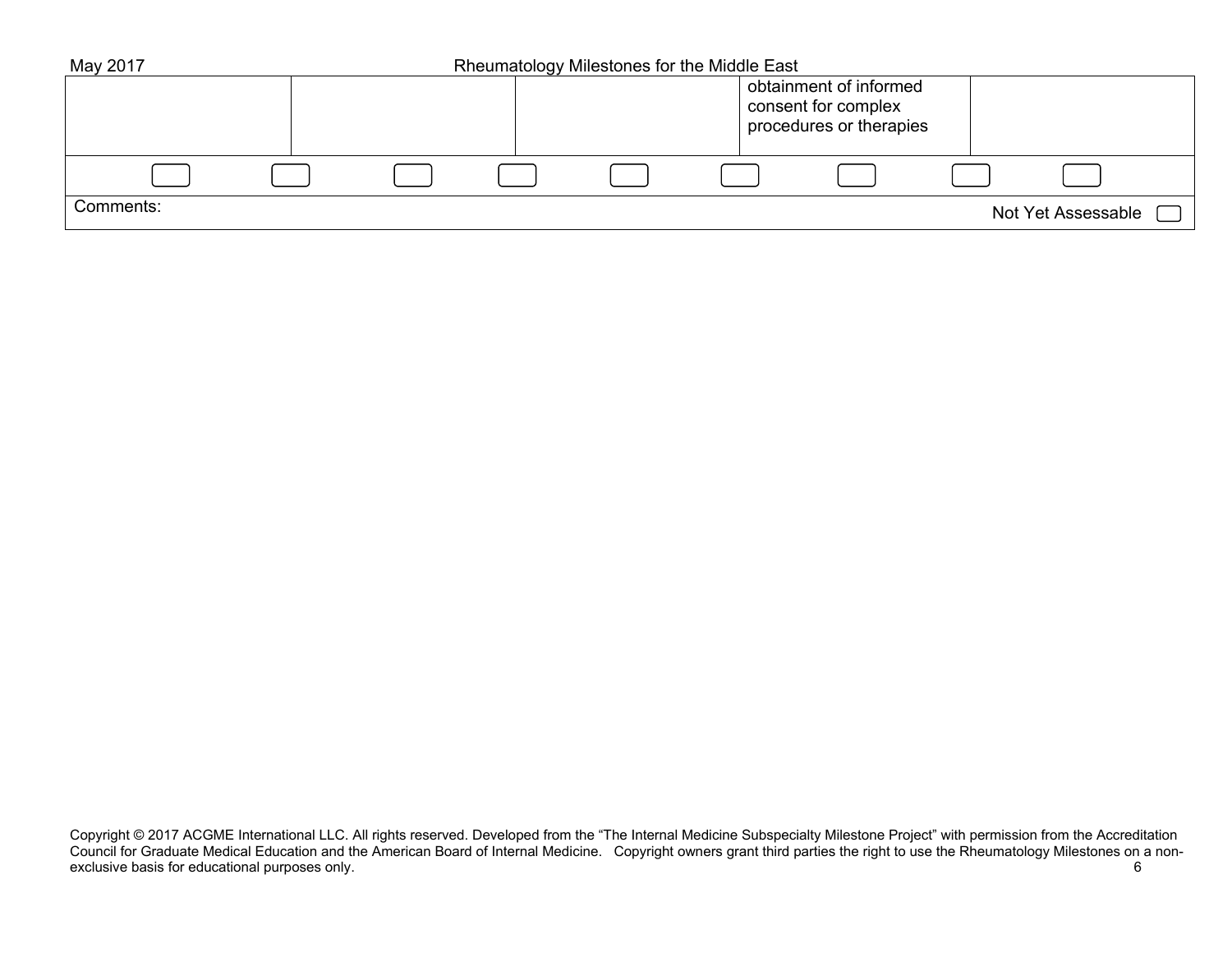| Patient Care 5: Demonstrates Skill in Performing and Interpreting Non-Invasive Procedures and/or Testing                                         |                                                                                                                                                 |                                                                                                                                                               |                                                                                                                                                                      |                                                                                                                                        |  |
|--------------------------------------------------------------------------------------------------------------------------------------------------|-------------------------------------------------------------------------------------------------------------------------------------------------|---------------------------------------------------------------------------------------------------------------------------------------------------------------|----------------------------------------------------------------------------------------------------------------------------------------------------------------------|----------------------------------------------------------------------------------------------------------------------------------------|--|
| <b>Critical Deficiencies</b>                                                                                                                     |                                                                                                                                                 |                                                                                                                                                               | <b>Ready for Unsupervised</b><br><b>Practice</b>                                                                                                                     | Aspirational                                                                                                                           |  |
| Does not recognize<br>patients for whom non-<br>invasive procedures<br>and/or testing is not<br>warranted or is unsafe                           | Possesses insufficient skill<br>to safely perform and<br>interpret non-invasive<br>procedures and/or testing<br>with appropriate<br>supervision | Inconsistently recognizes<br>appropriate patients,<br>indications, and associated<br>risks in the utilization of<br>non-invasive procedures<br>and/or testing | Consistently recognizes<br>appropriate patients,<br>indications, limitations, and<br>associated risks in<br>utilization of non-invasive<br>procedures and/or testing | Demonstrates skill to<br>independently perform and<br>interpret complex non-<br>invasive procedures and/or<br>testing                  |  |
| Attempts to perform or<br>interpret non-invasive<br>procedures and/or testing<br>without sufficient skill or<br>supervision                      | Inattentive to patient safety<br>and comfort when<br>performing non-invasive<br>procedures and/or testing<br>procedures                         | Inconsistently integrates<br>procedures and/or testing<br>results with clinical<br>features in the evaluation<br>and management of<br>patients                | Integrates procedures<br>and/or testing results with<br>clinical findings in the<br>evaluation and<br>management of patients                                         | Demonstrates expertise to<br>teach and supervise others<br>in the performance of<br>advanced non-invasive<br>procedures and/or testing |  |
| Does not recognize the<br>need to discuss<br>procedure indications,<br>processes, or potential<br>risks with patients                            | Applies the ethical<br>principles of informed<br>consent                                                                                        | Can safely perform and<br>interpret selected non-<br>invasive procedures and/or<br>testing procedures with<br>minimal supervision                             | Recognizes procedures<br>and/or testing results that<br>indicate high-risk state or<br>adverse prognosis                                                             | Designs consent instrument<br>for a human subject<br>research study; files an<br><b>Institution Review Board</b><br>(IRB) application  |  |
| Fails to engage the<br>patient in the informed<br>consent process and/or<br>does not effectively<br>describe risks and<br>benefits of procedures | Recognizes need to obtain<br>informed consent for<br>procedures but<br>ineffectively obtains it                                                 | Inconsistently recognizes<br>high-risk findings and<br>artifacts/normal variants                                                                              | Recognizes artifacts and<br>normal variants                                                                                                                          |                                                                                                                                        |  |
|                                                                                                                                                  | Understands and<br>communicates ethical<br>principles of informed<br>consent                                                                    | Obtains and documents<br>informed consent                                                                                                                     | Consistently performs and<br>interprets non-invasive<br>procedures and/or testing in<br>a safe and effective manner                                                  |                                                                                                                                        |  |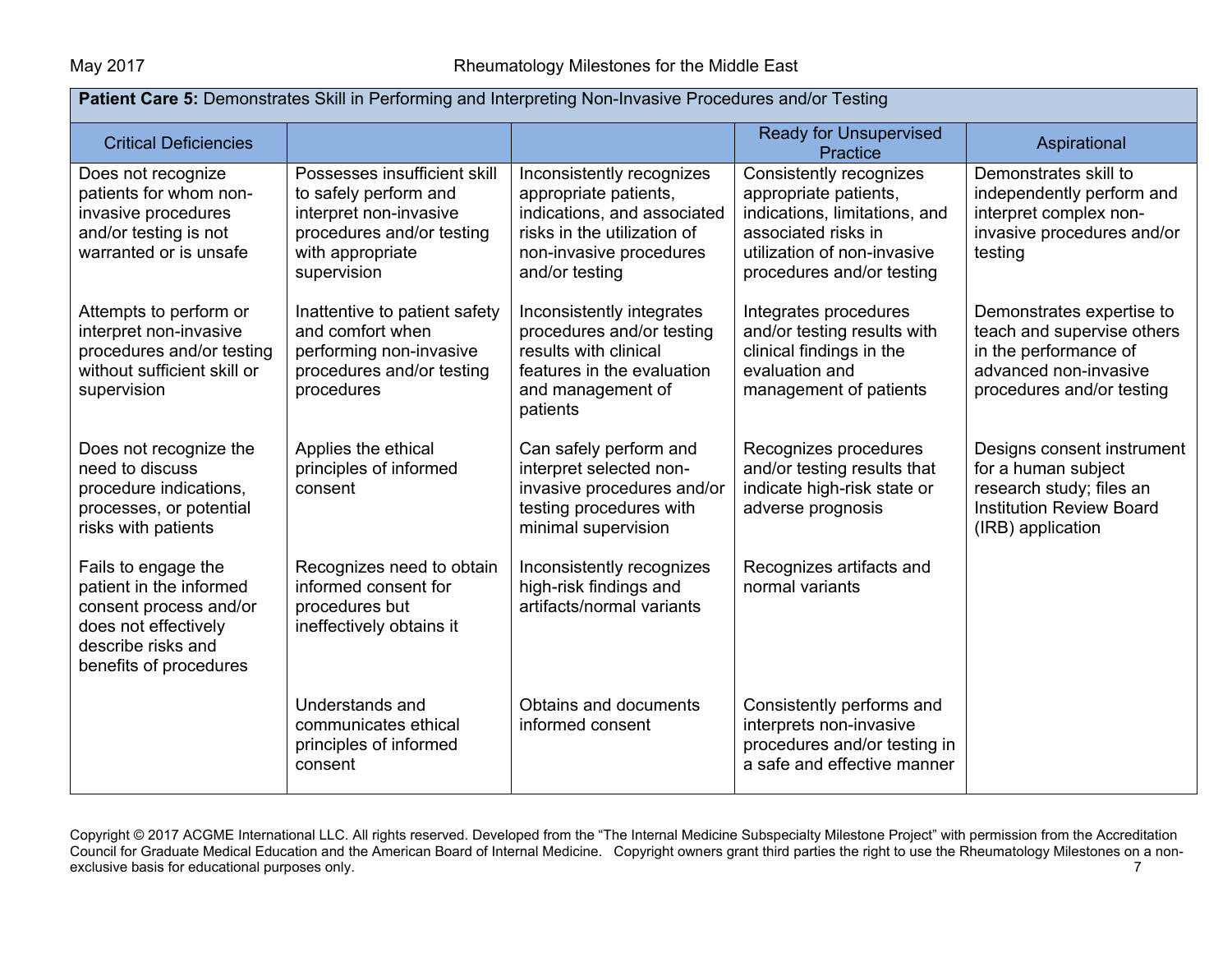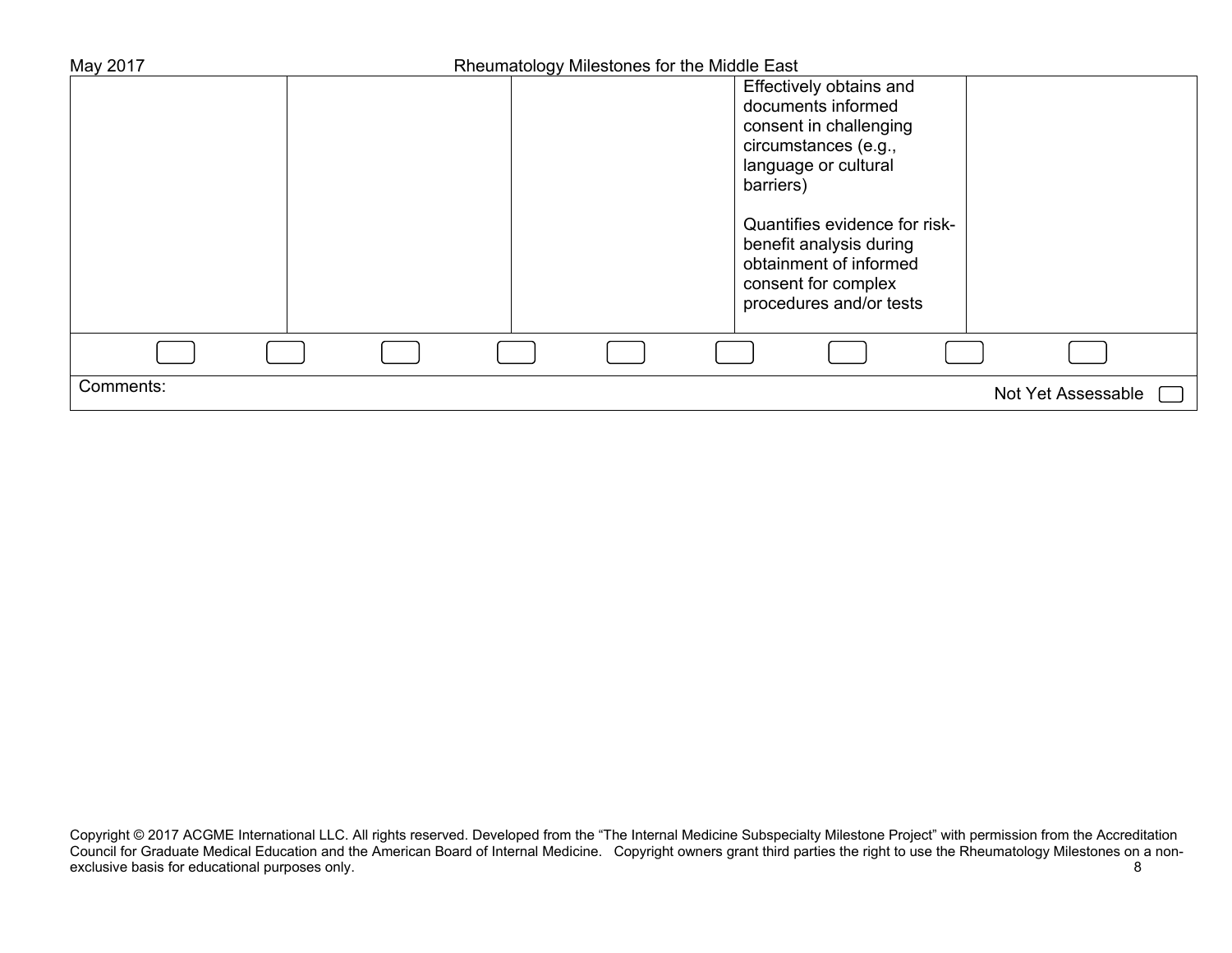| Patient Care 6: Requests and Provides Consultative Care                                                                                                                                                            |                                                                                                                                                                                                       |                                                                                                                                                                                             |                                                                                                                                                                                                                                                |                                                                                                                                                                                                                       |  |  |
|--------------------------------------------------------------------------------------------------------------------------------------------------------------------------------------------------------------------|-------------------------------------------------------------------------------------------------------------------------------------------------------------------------------------------------------|---------------------------------------------------------------------------------------------------------------------------------------------------------------------------------------------|------------------------------------------------------------------------------------------------------------------------------------------------------------------------------------------------------------------------------------------------|-----------------------------------------------------------------------------------------------------------------------------------------------------------------------------------------------------------------------|--|--|
| <b>Critical Deficiencies</b>                                                                                                                                                                                       |                                                                                                                                                                                                       |                                                                                                                                                                                             | <b>Ready for Unsupervised</b><br>Practice                                                                                                                                                                                                      | Aspirational                                                                                                                                                                                                          |  |  |
| Is unresponsive to<br>questions or concerns of<br>others when acting as a<br>consultant or utilizing<br>consultant services<br>Unwilling to utilize<br>consultant services when<br>appropriate for patient<br>care | Inconsistently manages<br>patients as a consultant to<br>other physicians/health<br>care teams<br>Inconsistently applies risk<br>assessment principles to<br>patients while acting as a<br>consultant | Provides consultation<br>services for patients with<br>clinical problems requiring<br>basic risk assessment<br>Asks meaningful clinical<br>questions that guide the<br>input of consultants | Provides consultation<br>services for patients with<br>basic and complex clinical<br>problems requiring detailed<br>risk assessment<br>Appropriately integrates<br>recommendations from<br>other consultants in order<br>to effectively manage | Provides consultation<br>services for patients with<br>very complex clinical<br>problems requiring<br>extensive risk assessment<br>Models management of<br>discordant<br>recommendations from<br>multiple consultants |  |  |
|                                                                                                                                                                                                                    | Inconsistently formulates<br>a clinical question for a<br>consultant to address                                                                                                                       |                                                                                                                                                                                             | patient care                                                                                                                                                                                                                                   |                                                                                                                                                                                                                       |  |  |
|                                                                                                                                                                                                                    |                                                                                                                                                                                                       |                                                                                                                                                                                             |                                                                                                                                                                                                                                                |                                                                                                                                                                                                                       |  |  |
| <b>Comments:</b>                                                                                                                                                                                                   |                                                                                                                                                                                                       |                                                                                                                                                                                             |                                                                                                                                                                                                                                                | Not Yet Assessable                                                                                                                                                                                                    |  |  |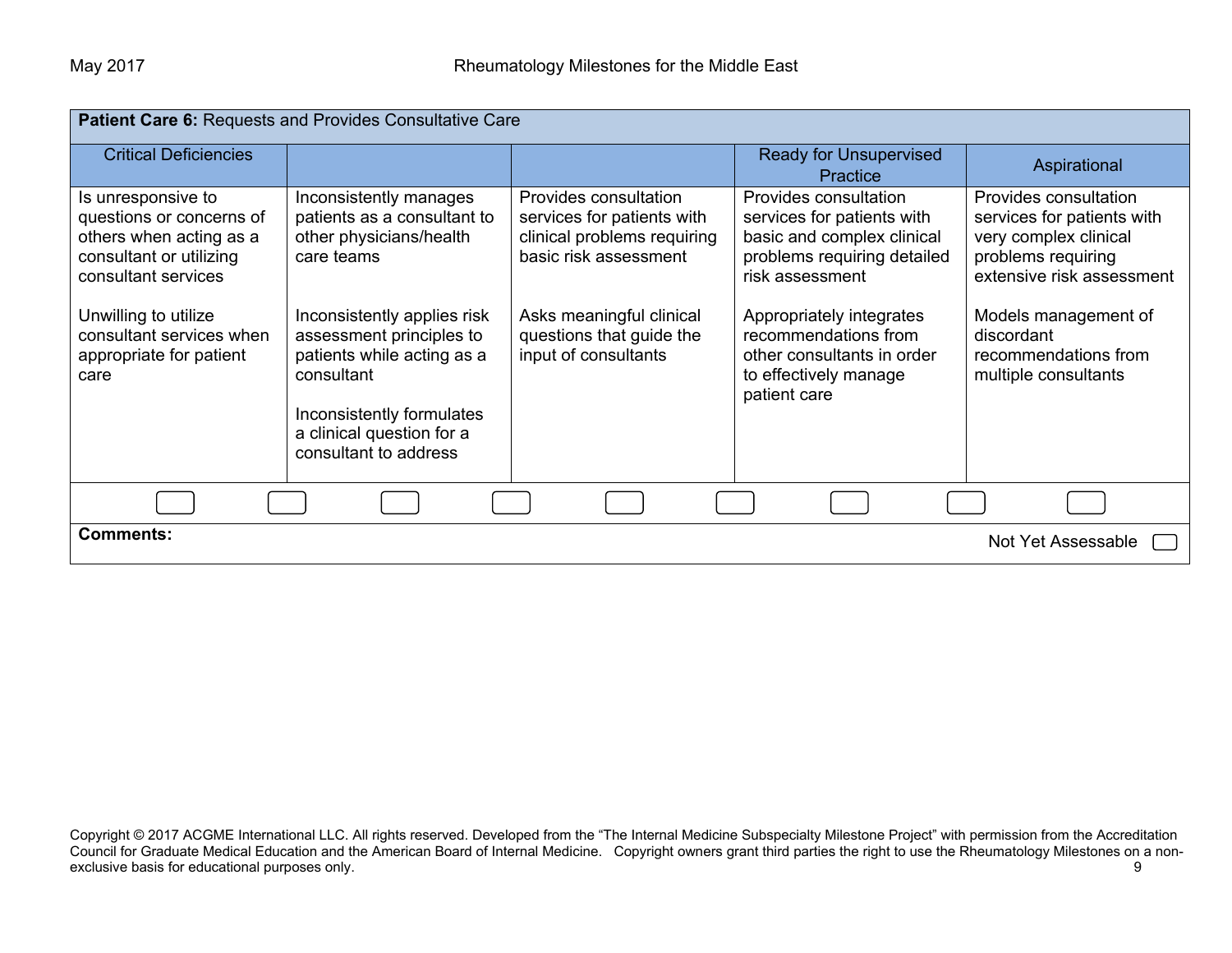| <b>Medical Knowledge 1: Possesses Clinical Knowledge</b>                                                  |                                                                                                                                                                               |                                                                                                                                                                      |                                                                                                                                                                                  |                                                                                                                                                                                          |  |  |
|-----------------------------------------------------------------------------------------------------------|-------------------------------------------------------------------------------------------------------------------------------------------------------------------------------|----------------------------------------------------------------------------------------------------------------------------------------------------------------------|----------------------------------------------------------------------------------------------------------------------------------------------------------------------------------|------------------------------------------------------------------------------------------------------------------------------------------------------------------------------------------|--|--|
| <b>Critical Deficiencies</b>                                                                              |                                                                                                                                                                               |                                                                                                                                                                      | <b>Ready for Unsupervised</b><br>Practice                                                                                                                                        | Aspirational                                                                                                                                                                             |  |  |
| Lacks the scientific,<br>socioeconomic, or<br>behavioral knowledge<br>required to provide<br>patient care | Possesses insufficient<br>scientific, socioeconomic,<br>and behavioral<br>knowledge required to<br>provide care for common<br>medical conditions and<br>basic preventive care | Possesses the scientific,<br>socioeconomic, and<br>behavioral knowledge<br>required to provide care<br>for common medical<br>conditions and basic<br>preventive care | Possesses the scientific,<br>socioeconomic, and<br>behavioral knowledge<br>required to provide care for<br>complex medical<br>conditions and<br>comprehensive preventive<br>care | Possesses the scientific,<br>socioeconomic, and<br>behavioral knowledge<br>required to successfully<br>diagnose and treat<br>medically uncommon,<br>ambiguous, and complex<br>conditions |  |  |
|                                                                                                           |                                                                                                                                                                               |                                                                                                                                                                      |                                                                                                                                                                                  |                                                                                                                                                                                          |  |  |
| Comments:                                                                                                 |                                                                                                                                                                               |                                                                                                                                                                      |                                                                                                                                                                                  | Not Yet Assessable                                                                                                                                                                       |  |  |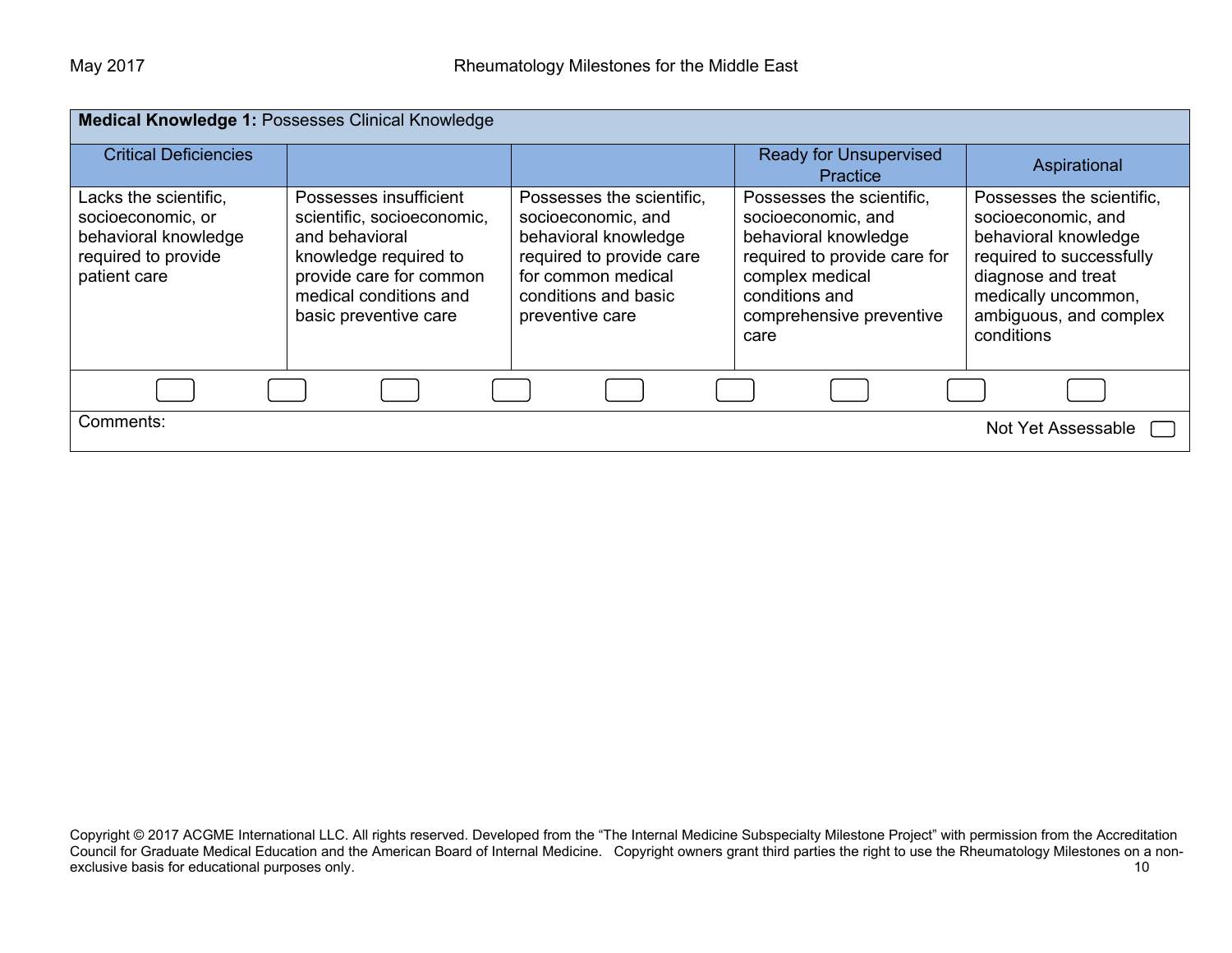| Medical Knowledge 2: Knowledge of Diagnostic Testing and Procedures                                 |                                                                                                           |                                                                                                                      |                                                                                                                                        |                                                                                                      |  |
|-----------------------------------------------------------------------------------------------------|-----------------------------------------------------------------------------------------------------------|----------------------------------------------------------------------------------------------------------------------|----------------------------------------------------------------------------------------------------------------------------------------|------------------------------------------------------------------------------------------------------|--|
| <b>Critical Deficiencies</b>                                                                        |                                                                                                           |                                                                                                                      | <b>Ready for Unsupervised</b><br><b>Practice</b>                                                                                       | Aspirational                                                                                         |  |
| Lacks foundational<br>knowledge to apply<br>diagnostic testing and<br>procedures to patient<br>care | Inconsistently interprets<br>basic diagnostic tests<br>accurately                                         | <b>Consistently interprets</b><br>basic diagnostic tests<br>accurately                                               | Interprets complex<br>diagnostic tests accurately<br>while accounting for<br>limitations and biases                                    | Anticipates and accounts<br>for subtle nuances of<br>interpreting diagnostic<br>tests and procedures |  |
|                                                                                                     | Does not understand the<br>concepts of pre-test<br>probability and test<br>performance<br>characteristics | Needs assistance to<br>understand the concepts<br>of pre-test probability and<br>test performance<br>characteristics | Knows the indications for,<br>and limitations of.<br>diagnostic testing and<br>procedures                                              | Pursues knowledge of<br>new and emerging<br>diagnostic tests and<br>procedures                       |  |
|                                                                                                     | Minimally understands<br>the rationale and risks<br>associated with common<br>procedures                  | Fully understands the<br>rationale and risks<br>associated with common<br>procedures                                 | Understands the concepts<br>of pre-test probability and<br>test performance<br>characteristics                                         |                                                                                                      |  |
|                                                                                                     |                                                                                                           |                                                                                                                      | Teaches the rationale and<br>risks associated with<br>common procedures and<br>anticipates potential<br>complications of<br>procedures |                                                                                                      |  |
|                                                                                                     |                                                                                                           |                                                                                                                      |                                                                                                                                        |                                                                                                      |  |
| Comments:                                                                                           |                                                                                                           |                                                                                                                      |                                                                                                                                        | Not Yet Assessable                                                                                   |  |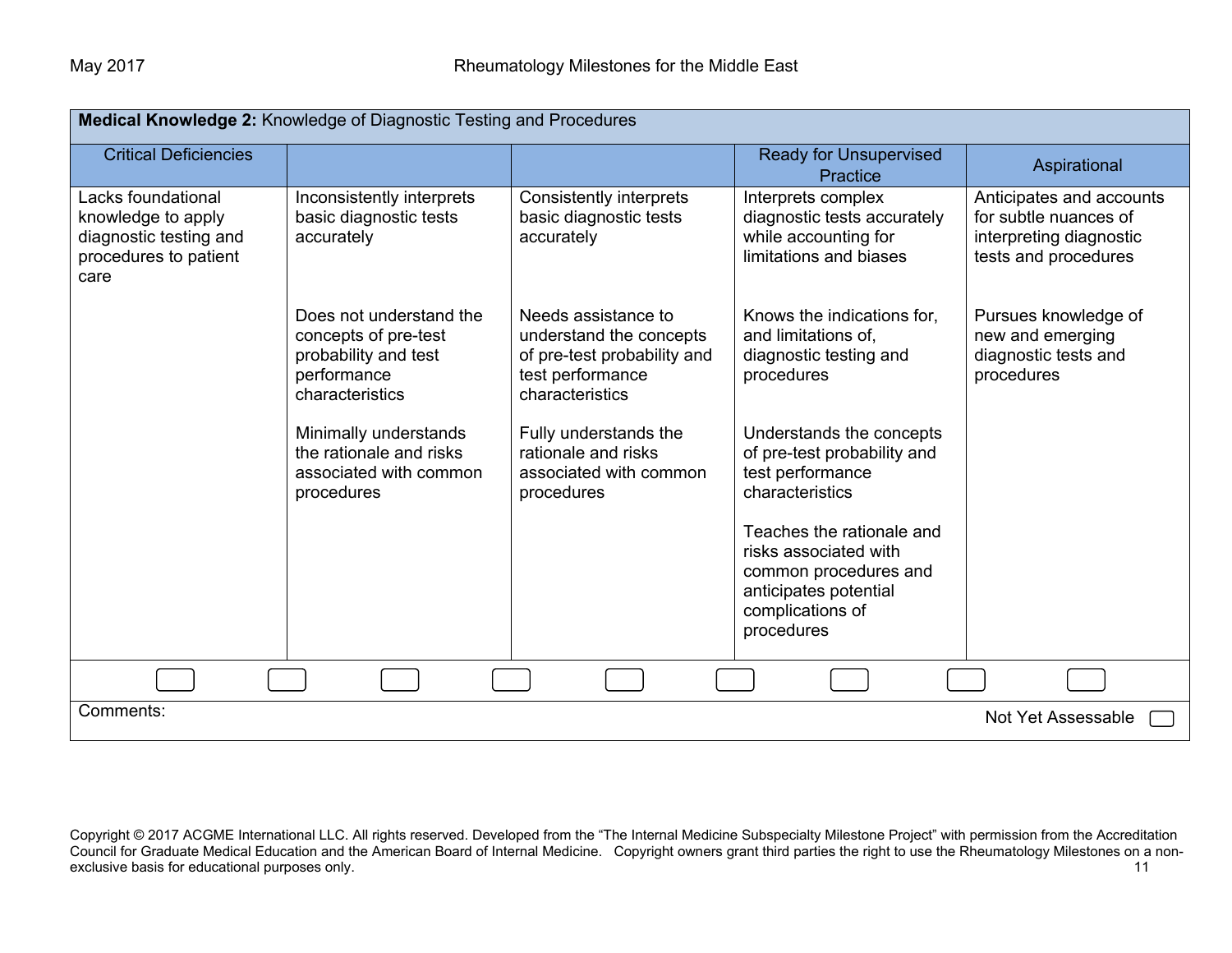# **May 2017**<br>**Medical Knowledge 3:** Scholarship

| <b>Critical Deficiencies</b>                                                                                                                                    |                                                                                                                                                                     |                                                                                                                                                                                                             | <b>Ready for Unsupervised</b><br>Practice                                                                                                                                          | Aspirational                                                                                                                   |  |  |  |
|-----------------------------------------------------------------------------------------------------------------------------------------------------------------|---------------------------------------------------------------------------------------------------------------------------------------------------------------------|-------------------------------------------------------------------------------------------------------------------------------------------------------------------------------------------------------------|------------------------------------------------------------------------------------------------------------------------------------------------------------------------------------|--------------------------------------------------------------------------------------------------------------------------------|--|--|--|
| <b>Foundation</b><br>Unaware of or<br>uninterested in scientific<br>inquiry or scholarly<br>productivity                                                        | Interested in scholarly<br>activity, but does not<br>initiate or follow through                                                                                     | Identifies areas worthy of<br>scholarly investigation and<br>formulates a plan under<br>supervision of a mentor                                                                                             | Formulates ideas worthy of<br>scholarly investigation                                                                                                                              | Independently formulates<br>novel and important ideas<br>worthy of scholarly<br>investigation                                  |  |  |  |
| Investigation<br>Unwilling to perform<br>scholarly investigation in<br>the specialty                                                                            | Performs a literature<br>search using relevant<br>scholarly sources to<br>identify pertinent articles                                                               | Critically reads scientific<br>literature and identifies<br>major methodological flaws<br>and inconsistencies within<br>or between publications                                                             | Collaborates with other<br>investigators to design and<br>complete a project related<br>to clinical practice, quality<br>improvement, patient<br>safety, education, or<br>research | Leads a scholarly project<br>advancing clinical practice,<br>quality improvement,<br>patient safety, education,<br>or research |  |  |  |
| <b>Analysis</b><br>Fails to engage in critical<br>thinking regarding clinical<br>practice, quality<br>improvement, patient<br>safety, education, or<br>research | Aware of basic statistical<br>concepts, but has<br>incomplete understanding<br>of their application;<br>inconsistently identifies<br>methodological flaws           | Understands and is able to<br>apply basic statistical<br>concepts, and can identify<br>potential analytic methods<br>for data or problem<br>assessment                                                      | Critiques specialized<br>scientific literature<br>effectively                                                                                                                      | Obtains independent<br>research funding                                                                                        |  |  |  |
|                                                                                                                                                                 | Communicates<br>rudimentary details of<br>scientific work, including<br>his or her own scholarly<br>work; needs to improve<br>ability to present in small<br>groups | Effectively presents at<br>journal club, quality<br>improvement meetings,<br>clinical conferences,<br>and/or is able to effectively<br>describe and discuss his or<br>her own scholarly work or<br>research | Dissects a problem into its<br>many component parts and<br>identifies strategies for<br>solving                                                                                    | Critiques specialized<br>scientific literature at a<br>level consistent with<br>participation in peer review                   |  |  |  |
|                                                                                                                                                                 |                                                                                                                                                                     |                                                                                                                                                                                                             | Uses analytical methods of<br>the field effectively                                                                                                                                | Employs optimal statistical<br>techniques                                                                                      |  |  |  |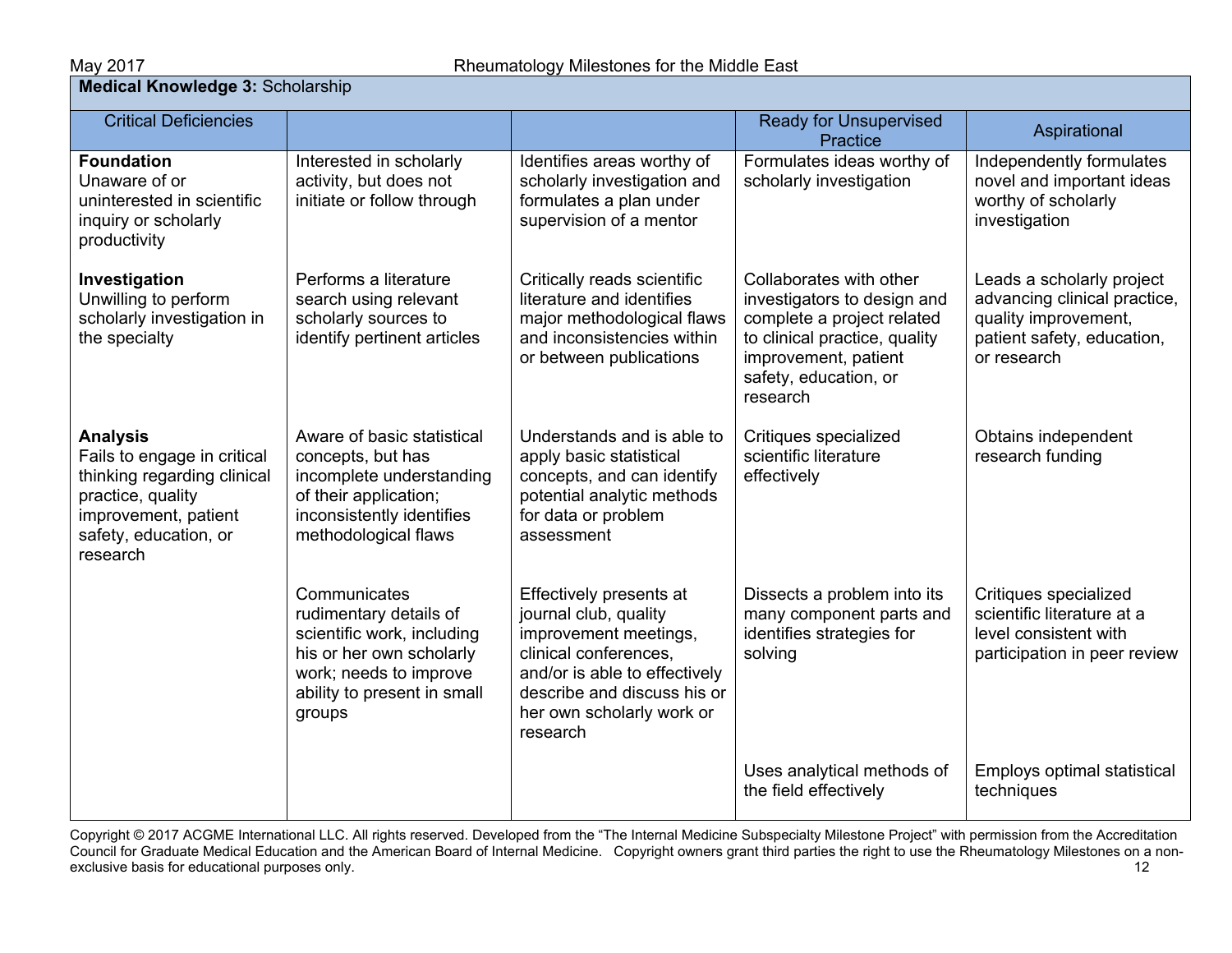| May 2017  | Rheumatology Milestones for the Middle East |                                                                                                                                                                                                                                                             |                                                                                                                                                                                                                                                               |
|-----------|---------------------------------------------|-------------------------------------------------------------------------------------------------------------------------------------------------------------------------------------------------------------------------------------------------------------|---------------------------------------------------------------------------------------------------------------------------------------------------------------------------------------------------------------------------------------------------------------|
|           |                                             | Presents scholarly activity<br>at local or regional<br>meetings, and/or submits<br>an abstract summarizing<br>scholarly work to<br>regional/state/ national<br>meetings, and/or publishes<br>non-peer-reviewed<br>manuscript(s) (reviews,<br>book chapters) | Teaches analytic methods<br>in chosen field to peers<br>and others                                                                                                                                                                                            |
|           |                                             |                                                                                                                                                                                                                                                             | <b>Effectively presents</b><br>scholarly work at national<br>and international meetings<br>Publishes peer-reviewed<br>manuscript(s) containing<br>scholarly work (clinical<br>practice, quality<br>improvement, patient<br>safety, education, or<br>research) |
|           |                                             |                                                                                                                                                                                                                                                             |                                                                                                                                                                                                                                                               |
| Comments: |                                             |                                                                                                                                                                                                                                                             | Not Yet Assessable                                                                                                                                                                                                                                            |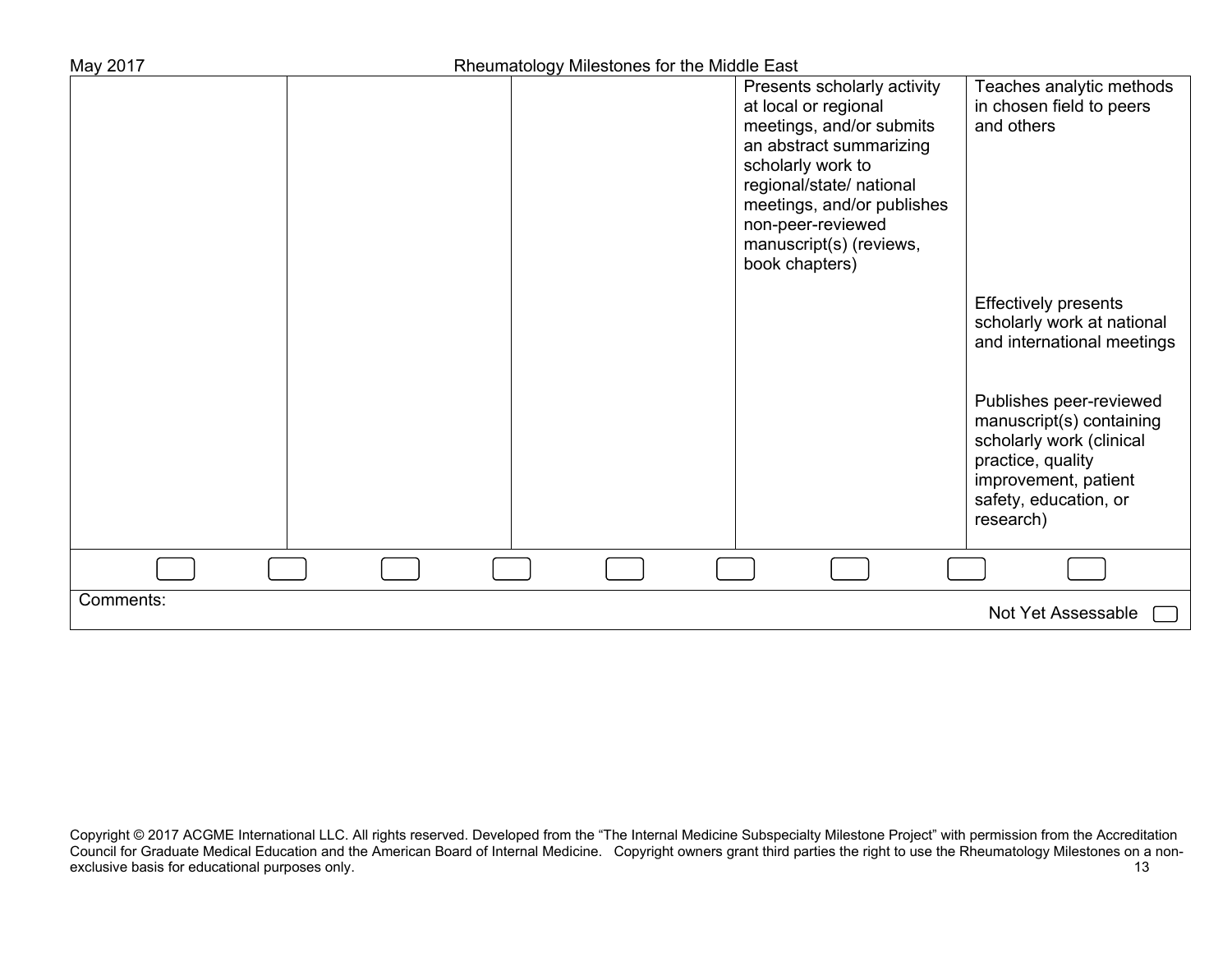#### May 2017 Rheumatology Milestones for the Middle East

**Systems-Based Practice 1:** Patient Safety and Quality Improvement

| <b>Critical Deficiencies</b>                                                           |                                                                                                                                   |                                                                                                             | <b>Ready for Unsupervised</b><br>Practice                                                                               | Aspirational                                                                                                          |
|----------------------------------------------------------------------------------------|-----------------------------------------------------------------------------------------------------------------------------------|-------------------------------------------------------------------------------------------------------------|-------------------------------------------------------------------------------------------------------------------------|-----------------------------------------------------------------------------------------------------------------------|
| Demonstrates knowledge<br>of common patient safety<br>events                           | Identifies system factors<br>that lead to patient safety<br>events                                                                | Participates in analysis of<br>patient safety events<br>(simulated or actual)                               | Conducts analysis of<br>patient safety events and<br>offers error prevention<br>strategies (simulated or<br>actual)     | Actively engages teams<br>and processes to modify<br>systems to prevent patient<br>safety events                      |
| Demonstrates knowledge<br>of how to report patient<br>safety events                    | Reports patient safety<br>events through institutional<br>reporting systems (actual<br>or simulated)                              | Participates in disclosure<br>of patient safety events to<br>patients and families<br>(simulated or actual) | Discloses patient safety<br>events to patients and<br>families (simulated or<br>actual)                                 | Role models or mentors<br>others in the disclosure of<br>patient safety events                                        |
| Demonstrates knowledge<br>of basic quality<br>improvement<br>methodologies and metrics | Describes local quality<br>improvement initiatives<br>(e.g., community<br>vaccination rate, infection<br>rate, smoking cessation) | Participates in local<br>quality improvement<br>initiatives                                                 | Demonstrates the skills<br>required to identify,<br>develop, implement, and<br>analyze a quality<br>improvement project | Creates, implements, and<br>assesses quality<br>improvement initiatives at<br>the institutional or<br>community level |
|                                                                                        |                                                                                                                                   |                                                                                                             |                                                                                                                         |                                                                                                                       |
| Comments:                                                                              |                                                                                                                                   |                                                                                                             |                                                                                                                         | Not Yet Assessable                                                                                                    |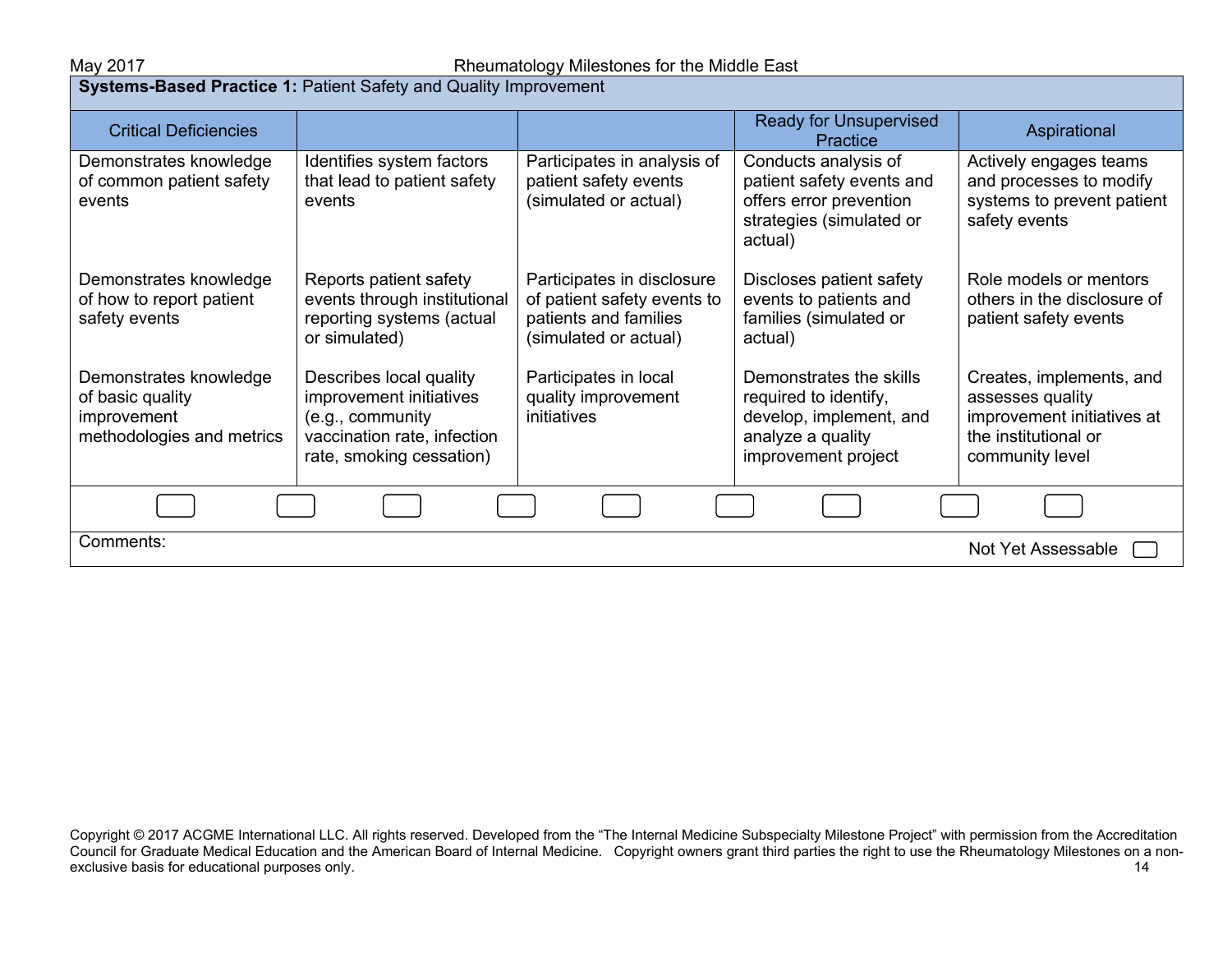### May 2017 May 2017 **Rheumatology Milestones for the Middle East**

| Systems-Based Practice 2: System Navigation for Patient-Centered Care                    |                                                                                                                                        |                                                                                                                                             |                                                                                                                                                                               |                                                                                                                                 |
|------------------------------------------------------------------------------------------|----------------------------------------------------------------------------------------------------------------------------------------|---------------------------------------------------------------------------------------------------------------------------------------------|-------------------------------------------------------------------------------------------------------------------------------------------------------------------------------|---------------------------------------------------------------------------------------------------------------------------------|
| <b>Critical Deficiencies</b>                                                             |                                                                                                                                        |                                                                                                                                             | <b>Ready for Unsupervised</b><br>Practice                                                                                                                                     | Aspirational                                                                                                                    |
| Demonstrates knowledge<br>of care coordination                                           | Coordinates care of<br>patients in routine clinical<br>situations effectively<br>utilizing the roles of the<br>interprofessional teams | Coordinates care of<br>patients in complex<br>clinical situations<br>effectively utilizing the<br>roles of their<br>interprofessional teams | Role models effective<br>coordination of patient-<br>centered care among<br>different disciplines and<br>specialties                                                          | Analyzes the process of<br>care coordination and<br>leads in the design and<br>implementation of<br>improvements                |
| Identifies key elements for<br>safe and effective<br>transitions of care and<br>handoffs | Performs safe and<br>effective transitions of<br>care/handoffs in routine<br>clinical situations                                       | Performs safe and<br>effective transitions of<br>care/handoffs in complex<br>clinical situations                                            | Role models and<br>advocates for safe and<br>effective transitions of<br>care/handoffs within and<br>across health care delivery<br>systems, including<br>outpatient settings | Improves quality of<br>transitions of care within<br>and across health care<br>delivery systems to<br>optimize patient outcomes |
| Demonstrates knowledge<br>of population and<br>community health needs<br>and disparities | Identifies specific<br>population and community<br>health needs and<br>inequities for their local<br>population                        | Uses local resources<br>effectively to meet the<br>needs of a patient<br>population and community                                           | Participates in changing<br>and adapting practice to<br>provide for the needs of<br>specific populations                                                                      | Leads innovations and<br>advocates for populations<br>and communities with<br>health care inequities                            |
|                                                                                          |                                                                                                                                        |                                                                                                                                             |                                                                                                                                                                               |                                                                                                                                 |
| Comments:<br><b>Not Yet Assessable</b>                                                   |                                                                                                                                        |                                                                                                                                             |                                                                                                                                                                               |                                                                                                                                 |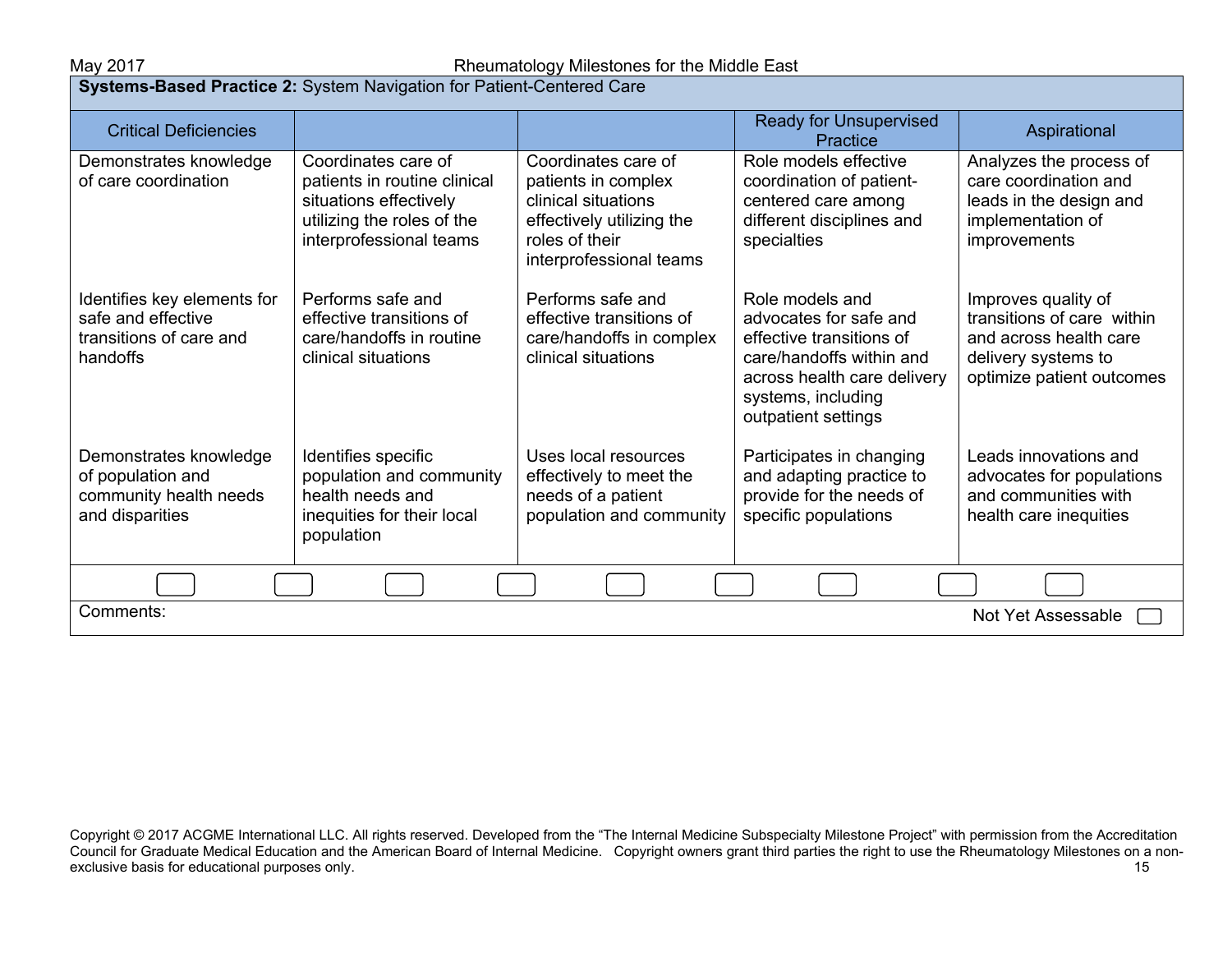# May 2017 May 2017 Rheumatology Milestones for the Middle East

| <b>Systems-Based Practice 3: Physician Role in Health Care Systems</b>                                                                         |                                                                                                                                  |                                                                                                                                                                      |                                                                                                                                                                      |                                                                                                                        |
|------------------------------------------------------------------------------------------------------------------------------------------------|----------------------------------------------------------------------------------------------------------------------------------|----------------------------------------------------------------------------------------------------------------------------------------------------------------------|----------------------------------------------------------------------------------------------------------------------------------------------------------------------|------------------------------------------------------------------------------------------------------------------------|
| <b>Critical Deficiencies</b>                                                                                                                   |                                                                                                                                  |                                                                                                                                                                      | <b>Ready for Unsupervised</b><br>Practice                                                                                                                            | Aspirational                                                                                                           |
| Identifies components of<br>the complex health care<br>system                                                                                  | Describes the physician's<br>role and how the<br>interrelated components of<br>complex health care<br>system impact patient care | Analyzes how personal<br>practice affects the system<br>(e.g., length of stay,<br>readmission rates, clinical<br>efficiency)                                         | Manages the interrelated<br>components of the<br>complex health care<br>systems for efficient and<br>effective patient care                                          | Advocates for or leads<br>change to enhance<br>systems for high value,<br>efficient, and effective<br>patient care     |
| Describes basic health<br>payment systems,<br>including government,<br>private, public, and<br>uninsured care and<br>different practice models | Delivers care informed by<br>patient specific payment<br>model                                                                   | Utilizes shared decision<br>making in patient care,<br>taking into consideration<br>payment models                                                                   | Advocates for patient care<br>understanding the<br>limitations of each<br>patient's payment model<br>(e.g., community<br>resources, patient<br>assistance resources) | Participates in advocacy<br>activities for health policy<br>to better align payment<br>systems with high value<br>care |
|                                                                                                                                                |                                                                                                                                  | Identifies resources and<br>effectively plans for<br>transition to practice (e.g.,<br>information technology,<br>legal, billing and coding,<br>financial, personnel) | Describes basic elements<br>needed to transition to<br>practice (e.g., contract<br>negotiations, malpractice<br>insurance, government<br>regulation, compliance)     |                                                                                                                        |
|                                                                                                                                                |                                                                                                                                  |                                                                                                                                                                      |                                                                                                                                                                      |                                                                                                                        |
| Comments:<br>Not Yet Assessable                                                                                                                |                                                                                                                                  |                                                                                                                                                                      |                                                                                                                                                                      |                                                                                                                        |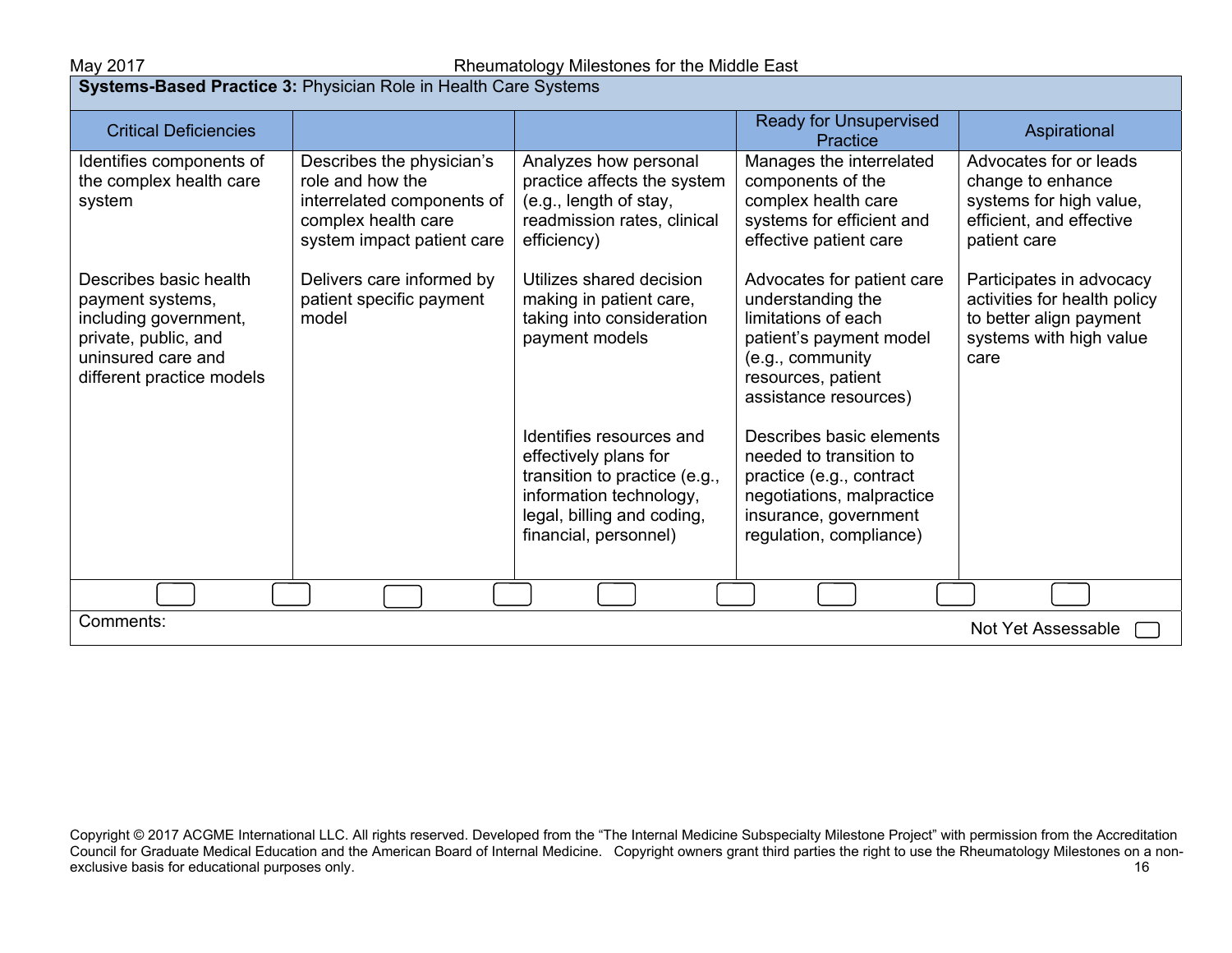|                                                                                                                                                             | Practice-Based Learning and Improvement 1: Evidence-Based and Informed Practice                                             |                                                                                                                                  |                                                                                                                                                                     |                                                                                                                                                    |
|-------------------------------------------------------------------------------------------------------------------------------------------------------------|-----------------------------------------------------------------------------------------------------------------------------|----------------------------------------------------------------------------------------------------------------------------------|---------------------------------------------------------------------------------------------------------------------------------------------------------------------|----------------------------------------------------------------------------------------------------------------------------------------------------|
| <b>Critical Deficiencies</b>                                                                                                                                |                                                                                                                             |                                                                                                                                  | <b>Ready for Unsupervised</b><br>Practice                                                                                                                           | Aspirational                                                                                                                                       |
| Demonstrates how to<br>access and use available<br>evidence, and incorporate<br>patient preferences and<br>values in order to care for a<br>routine patient | Articulates clinical<br>questions and elicits<br>patient preferences and<br>values in order to guide<br>evidence-based care | Locates and applies the<br>best available evidence,<br>integrated with patient<br>preference, to the care<br>of complex patients | Critically appraises and<br>applies evidence even in<br>the face of uncertainty and<br>conflicting evidence to<br>guide care, tailored to the<br>individual patient | Coaches others to critically<br>appraise and apply<br>evidence for complex<br>patients, and/or<br>participates in the<br>development of guidelines |
|                                                                                                                                                             |                                                                                                                             |                                                                                                                                  |                                                                                                                                                                     |                                                                                                                                                    |
| Comments:                                                                                                                                                   |                                                                                                                             |                                                                                                                                  |                                                                                                                                                                     | Not Yet Assessable                                                                                                                                 |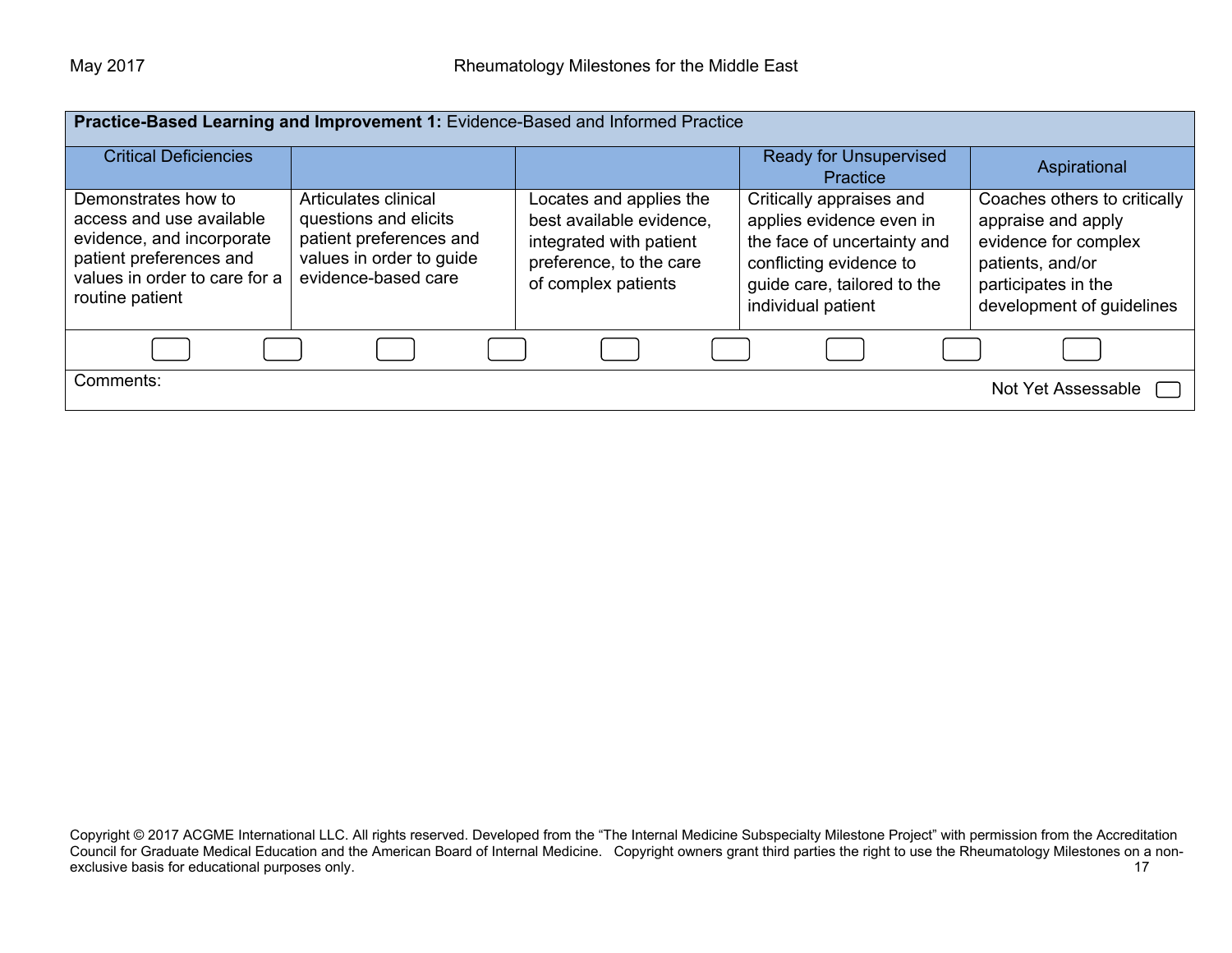| Practice-Based Learning and Improvement 2: Reflective Practice and Commitment to Personal Growth      |                                                                                                                        |                                                                                                                                            |                                                                                                                                   |                                                                                            |
|-------------------------------------------------------------------------------------------------------|------------------------------------------------------------------------------------------------------------------------|--------------------------------------------------------------------------------------------------------------------------------------------|-----------------------------------------------------------------------------------------------------------------------------------|--------------------------------------------------------------------------------------------|
| <b>Critical Deficiencies</b>                                                                          |                                                                                                                        |                                                                                                                                            | <b>Ready for Unsupervised</b><br>Practice                                                                                         | Aspirational                                                                               |
| Accepts responsibility for<br>personal and professional<br>development by<br>establishing goals       | Demonstrates openness to<br>performance data<br>(feedback and other input)<br>in order to inform goals                 | Seeks performance data<br>episodically, with<br>adaptability and humility                                                                  | Intentionally seeks<br>performance data<br>consistently, with<br>adaptability and humility                                        | Role models consistently<br>seeking performance data,<br>with adaptability and<br>humility |
| Identifies the factors that<br>contribute to gap(s)<br>between expectations and<br>actual performance | Analyzes and reflects on<br>the factors that contribute<br>to gap(s) between<br>expectations and actual<br>performance | Analyzes, reflects on, and<br>institutes behavioral<br>change(s) to narrow the<br>gap(s) between<br>expectations and actual<br>performance | Challenges assumptions<br>and considers alternatives<br>in narrowing the gap(s)<br>between expectations and<br>actual performance | Coaches others on<br>reflective practice                                                   |
| <b>Actively seeks</b><br>opportunities to improve                                                     | Designs and implements a<br>learning plan, with<br>prompting                                                           | Independently creates and<br>implements a learning plan                                                                                    | Uses performance data to<br>measure the effectiveness<br>of the learning plan and,<br>when necessary, improves<br>it              | Facilitates the design and<br>implementation of learning<br>plans for others               |
|                                                                                                       |                                                                                                                        |                                                                                                                                            |                                                                                                                                   |                                                                                            |
| Comments:<br>Not Yet Assessable                                                                       |                                                                                                                        |                                                                                                                                            |                                                                                                                                   |                                                                                            |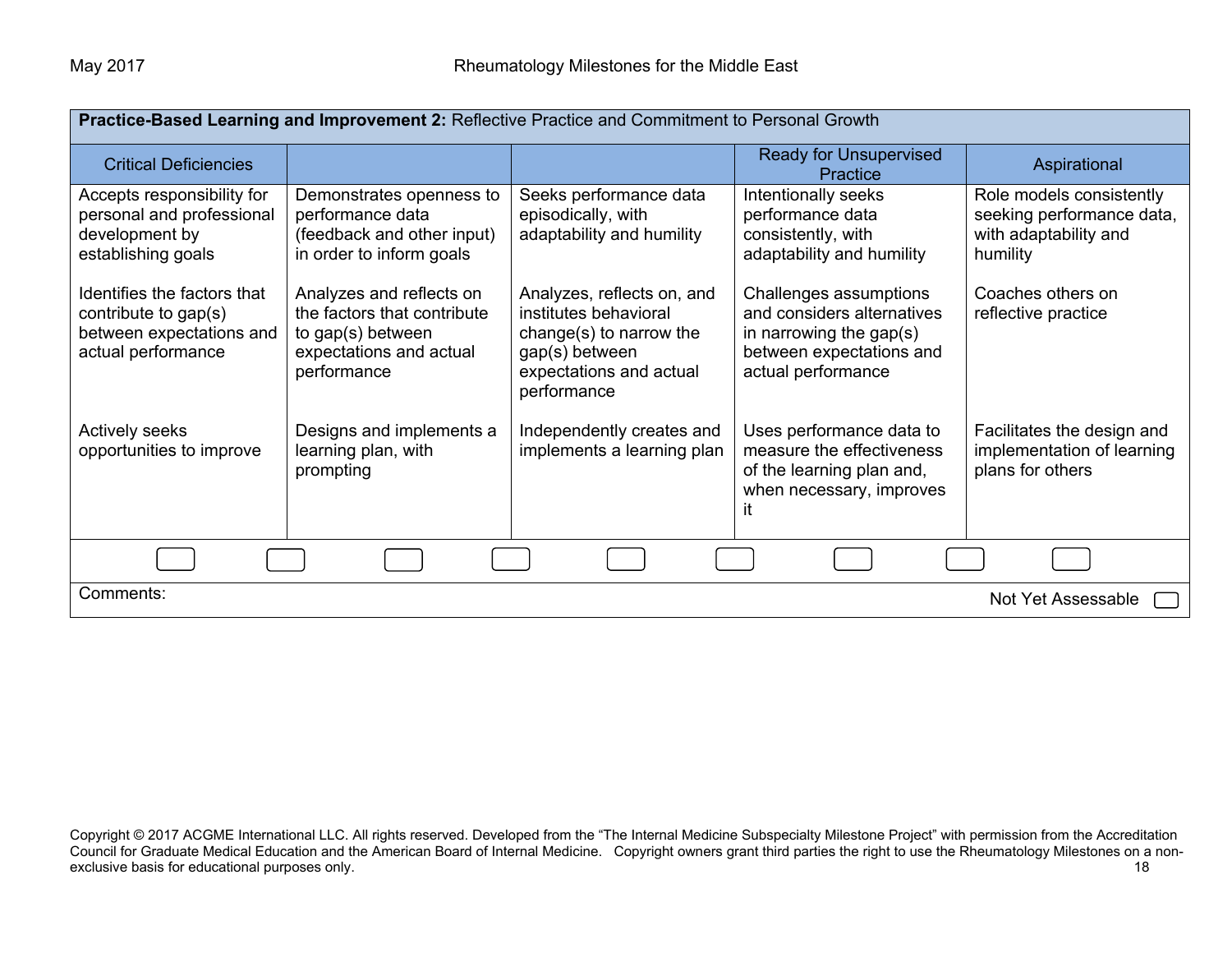| Professionalism 1: Professional Behavior and Ethical Principles                                                                                                                                                                                    |                                                                             |                                                                                            |                                                                                                                                                                                                              |                                                                                                                                           |  |
|----------------------------------------------------------------------------------------------------------------------------------------------------------------------------------------------------------------------------------------------------|-----------------------------------------------------------------------------|--------------------------------------------------------------------------------------------|--------------------------------------------------------------------------------------------------------------------------------------------------------------------------------------------------------------|-------------------------------------------------------------------------------------------------------------------------------------------|--|
| <b>Critical Deficiencies</b>                                                                                                                                                                                                                       |                                                                             |                                                                                            | <b>Ready for Unsupervised</b><br>Practice                                                                                                                                                                    | Aspirational                                                                                                                              |  |
| Identifies and describes<br>potential triggers for<br>professionalism lapses                                                                                                                                                                       | Demonstrates insight into<br>professional behavior in<br>routine situations | Demonstrates professional<br>behavior in complex or<br>stressful situations                | Recognizes situations that<br>may trigger professionalism<br>lapses and intervenes to<br>prevent lapses in self and<br>others                                                                                | Coaches others when their<br>behavior fails to meet<br>professional expectations                                                          |  |
| Describes when and<br>how to appropriately<br>report professionalism<br>lapses, including<br>strategies for<br>addressing common<br>barriers                                                                                                       | Takes responsibility for<br>own professionalism<br>lapses                   | Analyzes complex<br>situations using ethical<br>principles                                 | Recognizes and utilizes<br>appropriate resources for<br>managing and resolving<br>ethical dilemmas as needed<br>(e.g., ethics consultations,<br>literature review, risk<br>management/legal<br>consultation) | Identifies and seeks to<br>address system-level<br>factors that induce or<br>exacerbate ethical<br>problems or impede their<br>resolution |  |
| Demonstrates<br>knowledge of the ethical<br>principles underlying<br>informed consent,<br>surrogate decision<br>making, advance<br>directives,<br>confidentiality, error<br>disclosure, stewardship<br>of limited resources.<br>and related topics | Analyzes straightforward<br>situations using ethical<br>principles          | Recognizes need to seek<br>help in managing and<br>resolving complex ethical<br>situations |                                                                                                                                                                                                              |                                                                                                                                           |  |
|                                                                                                                                                                                                                                                    |                                                                             |                                                                                            |                                                                                                                                                                                                              |                                                                                                                                           |  |
| Comments:<br>Not Yet Assessable                                                                                                                                                                                                                    |                                                                             |                                                                                            |                                                                                                                                                                                                              |                                                                                                                                           |  |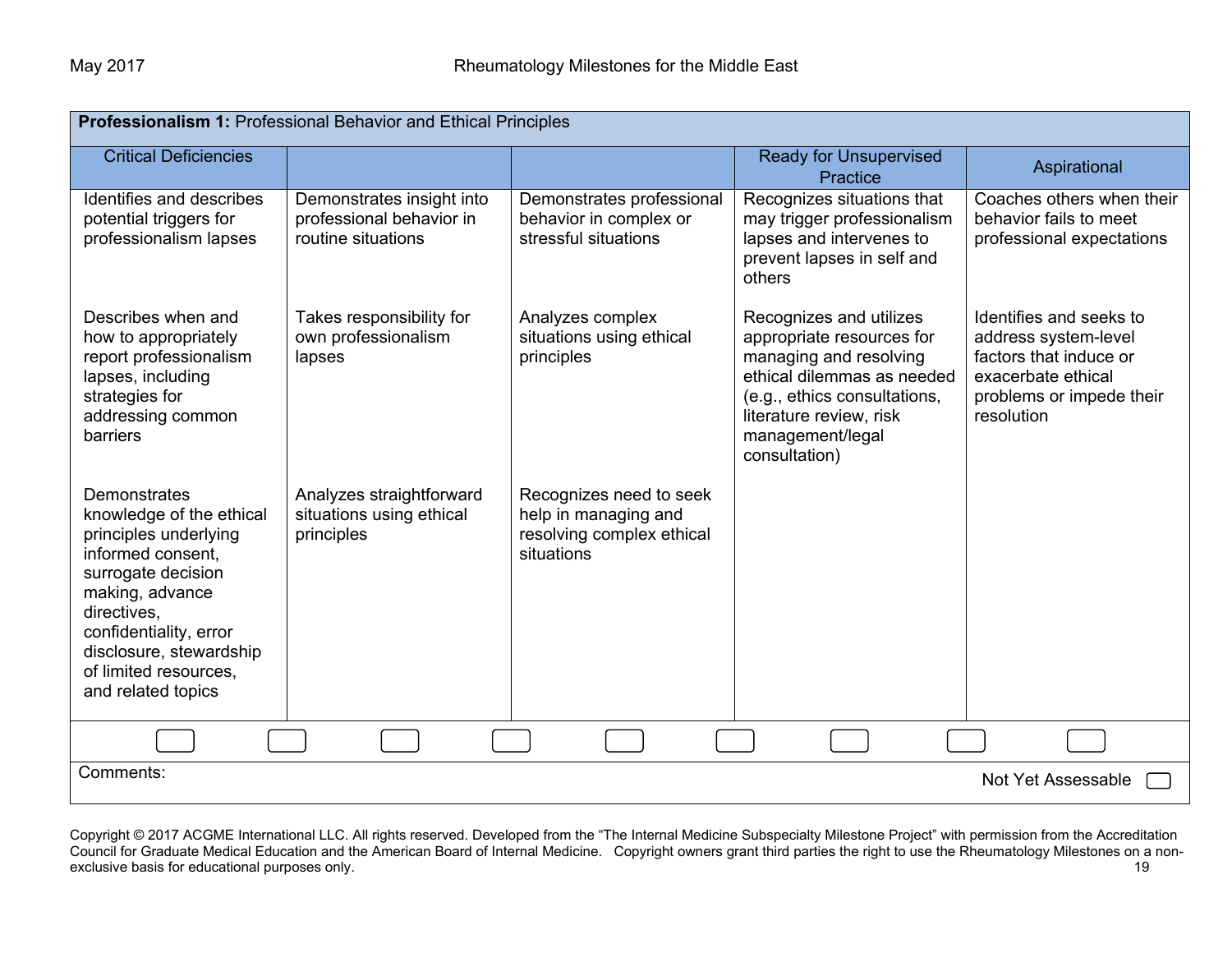| Professionalism 2: Accountability/Conscientiousness                                                                                                                                                                 |                                                                                                                                  |                                                                                                                                               |                                                                                                                             |                                       |  |
|---------------------------------------------------------------------------------------------------------------------------------------------------------------------------------------------------------------------|----------------------------------------------------------------------------------------------------------------------------------|-----------------------------------------------------------------------------------------------------------------------------------------------|-----------------------------------------------------------------------------------------------------------------------------|---------------------------------------|--|
| <b>Critical Deficiencies</b>                                                                                                                                                                                        |                                                                                                                                  |                                                                                                                                               | <b>Ready for Unsupervised</b><br>Practice                                                                                   | Aspirational                          |  |
| Takes responsibility for<br>failure to complete tasks<br>and responsibilities,<br>identifies potential<br>contributing factors, and<br>describes strategies for<br>ensuring timely task<br>completion in the future | Performs tasks and<br>responsibilities in a<br>timely manner with<br>appropriate attention to<br>detail in routine<br>situations | Performs tasks and<br>responsibilities in a<br>timely manner with<br>appropriate attention to<br>detail in complex or<br>stressful situations | Recognizes situations<br>that may impact others'<br>ability to complete tasks<br>and responsibilities in a<br>timely manner | Takes ownership of<br>system outcomes |  |
| Responds promptly to<br>requests or reminders to<br>complete tasks and<br>responsibilities                                                                                                                          | Recognizes situations<br>that may impact own<br>ability to complete tasks<br>and responsibilities in a<br>timely manner          | Proactively implements<br>strategies to ensure that<br>the needs of patients,<br>teams, and systems are<br>met                                |                                                                                                                             |                                       |  |
|                                                                                                                                                                                                                     |                                                                                                                                  |                                                                                                                                               |                                                                                                                             |                                       |  |
| Comments:                                                                                                                                                                                                           |                                                                                                                                  |                                                                                                                                               |                                                                                                                             | Not Yet Assessable                    |  |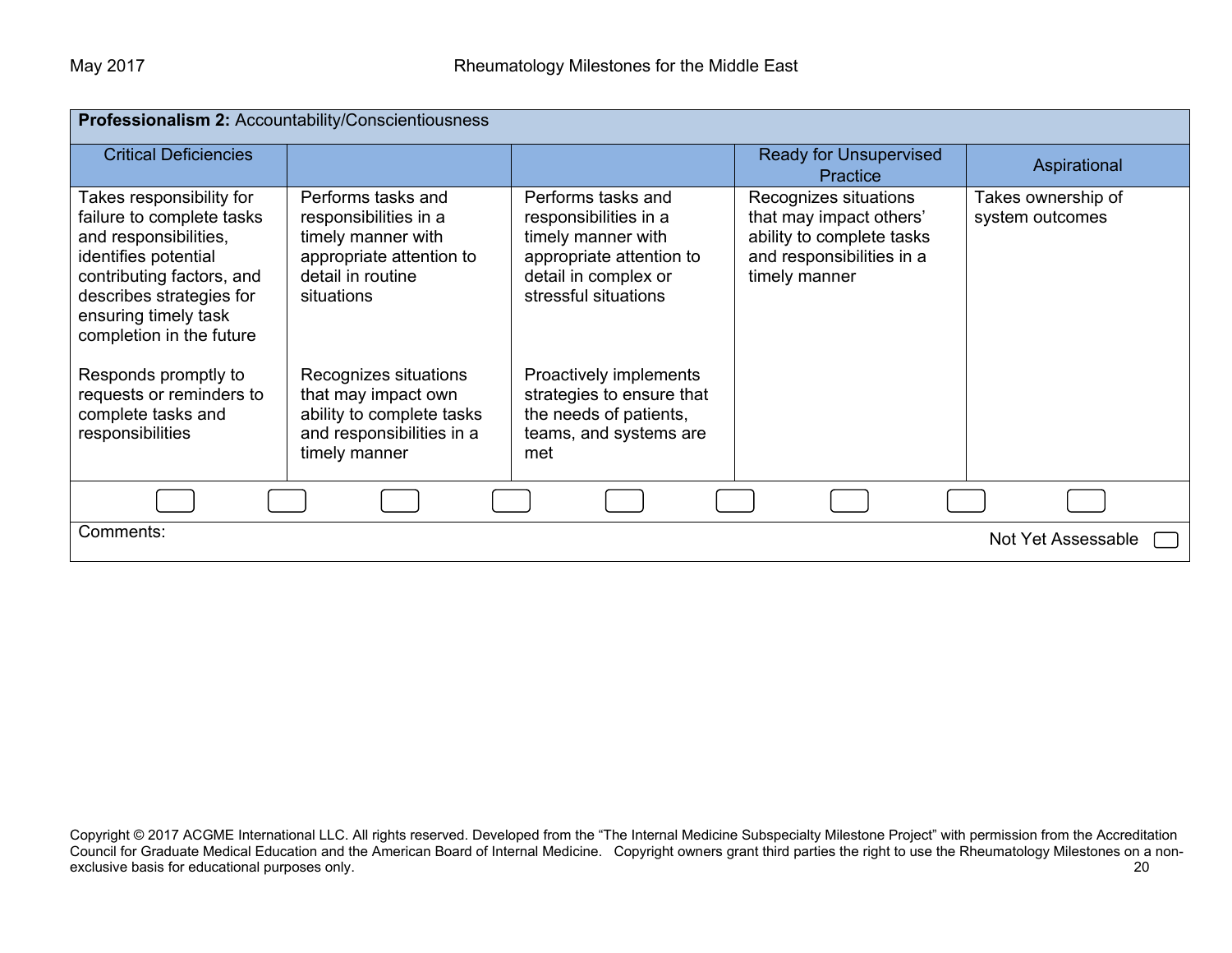| Professionalism 3: Self-Awareness and Help-Seeking                                  |                                                                                  |                                                                                                                        |                                                                                                                  |                                                                                                                                 |  |
|-------------------------------------------------------------------------------------|----------------------------------------------------------------------------------|------------------------------------------------------------------------------------------------------------------------|------------------------------------------------------------------------------------------------------------------|---------------------------------------------------------------------------------------------------------------------------------|--|
| <b>Critical Deficiencies</b>                                                        |                                                                                  |                                                                                                                        | <b>Ready for Unsupervised</b><br>Practice                                                                        | Aspirational                                                                                                                    |  |
| Recognizes status of<br>personal and<br>professional well-being,<br>with assistance | Independently<br>recognizes status of<br>personal and<br>professional well-being | With assistance,<br>proposes a plan to<br>optimize personal and<br>professional well-being                             | Independently develops a<br>plan to optimize personal<br>and professional well-being                             | Coaches others when<br>emotional responses or<br>limitations in<br>knowledge/skills do not<br>meet professional<br>expectations |  |
| Recognizes limits in the<br>knowledge/skills of self<br>or team, with assistance    | Independently<br>recognizes limits in the<br>knowledge/skills of self<br>or team | With assistance,<br>proposes a plan to<br>remediate or improve<br>limits in the<br>knowledge/skills of self<br>or team | Independently develops a<br>plan to remediate or<br>improve limits in the<br>knowledge/skills of self or<br>team |                                                                                                                                 |  |
|                                                                                     | Demonstrates<br>appropriate help-seeking<br>behaviors                            |                                                                                                                        |                                                                                                                  |                                                                                                                                 |  |
|                                                                                     |                                                                                  |                                                                                                                        |                                                                                                                  |                                                                                                                                 |  |
| Comments:                                                                           |                                                                                  |                                                                                                                        |                                                                                                                  | Not Yet Assessable                                                                                                              |  |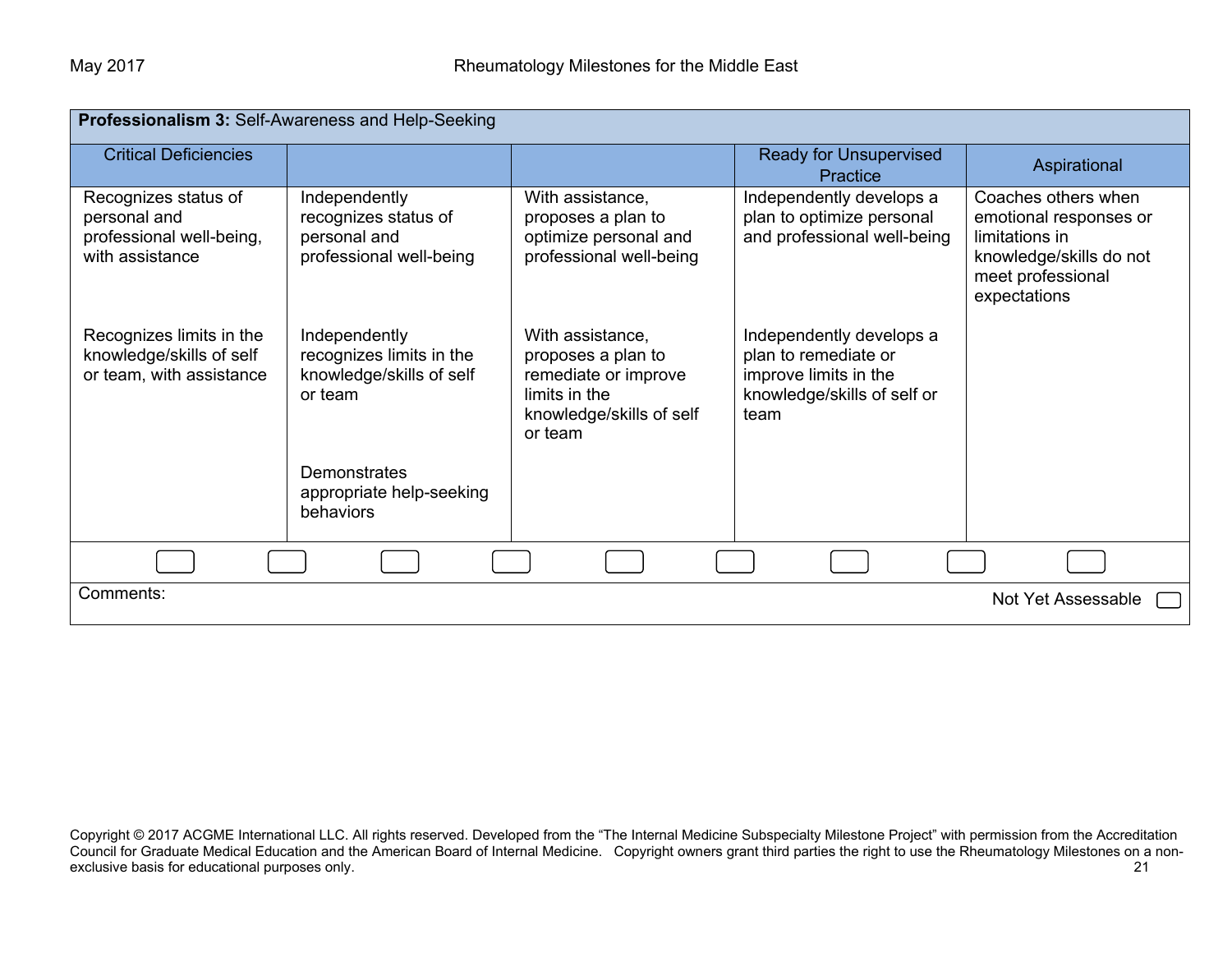| Interpersonal and Communication Skills 1: Patient- and Family-Centered Communication                                                                                                       |                                                                                                                                                                                                                         |                                                                                                                                                                                                   |                                                                                                                                                                            |                                                                                                                                              |
|--------------------------------------------------------------------------------------------------------------------------------------------------------------------------------------------|-------------------------------------------------------------------------------------------------------------------------------------------------------------------------------------------------------------------------|---------------------------------------------------------------------------------------------------------------------------------------------------------------------------------------------------|----------------------------------------------------------------------------------------------------------------------------------------------------------------------------|----------------------------------------------------------------------------------------------------------------------------------------------|
| <b>Critical Deficiencies</b>                                                                                                                                                               |                                                                                                                                                                                                                         |                                                                                                                                                                                                   | <b>Ready for Unsupervised</b><br>Practice                                                                                                                                  | Aspirational                                                                                                                                 |
| Uses language and non-<br>verbal behavior to<br>demonstrate respect and<br>establish rapport                                                                                               | Establishes a therapeutic<br>relationship in<br>straightforward<br>encounters using active<br>listening and clear<br>language                                                                                           | Establishes a therapeutic<br>relationship<br>in challenging patient<br>encounters                                                                                                                 | Easily establishes<br>therapeutic relationships,<br>with attention to<br>patient/family concerns<br>and context, regardless of<br>complexity                               | Mentors others in situational<br>awareness and critical self-<br>reflection to consistently<br>develop positive therapeutic<br>relationships |
| Identifies common barriers to<br>effective communication<br>(e.g., language, disability)<br>while accurately<br>communicating own role<br>within the health care system                    | Identifies complex barriers<br>to effective<br>communication (e.g.,<br>health literacy, cultural)                                                                                                                       | When prompted, reflects<br>on personal biases while<br>attempting to minimize<br>communication barriers                                                                                           | Independently recognizes<br>personal biases while<br>attempting to proactively<br>minimize communication<br>barriers                                                       | Role models self-<br>awareness practice while<br>identifying teaching a<br>contextual approach to<br>minimize communication<br>barriers      |
| Identifies the need to adjust<br>communication strategies<br>based on assessment of<br>patient/family expectations<br>and understanding of their<br>health status and treatment<br>options | Organizes and initiates<br>communication with<br>patients/families by<br>introducing stakeholders,<br>setting the agenda,<br>clarifying expectations,<br>and verifying an<br>understanding of the<br>clinical situation | With guidance, sensitively<br>and compassionately<br>delivers medical<br>information; elicits<br>patient/family values, goals<br>and preferences; and<br>acknowledges uncertainty<br>and conflict | Independently uses<br>shared decision making to<br>align patient/family<br>values, goals, and<br>preferences with<br>treatment options to make<br>a personalized care plan | Role models shared<br>decision making in<br>patient/family<br>communication in situations<br>with a high degree of<br>uncertainty/conflict   |
|                                                                                                                                                                                            |                                                                                                                                                                                                                         |                                                                                                                                                                                                   |                                                                                                                                                                            |                                                                                                                                              |
| Comments:<br>Not Yet Assessable                                                                                                                                                            |                                                                                                                                                                                                                         |                                                                                                                                                                                                   |                                                                                                                                                                            |                                                                                                                                              |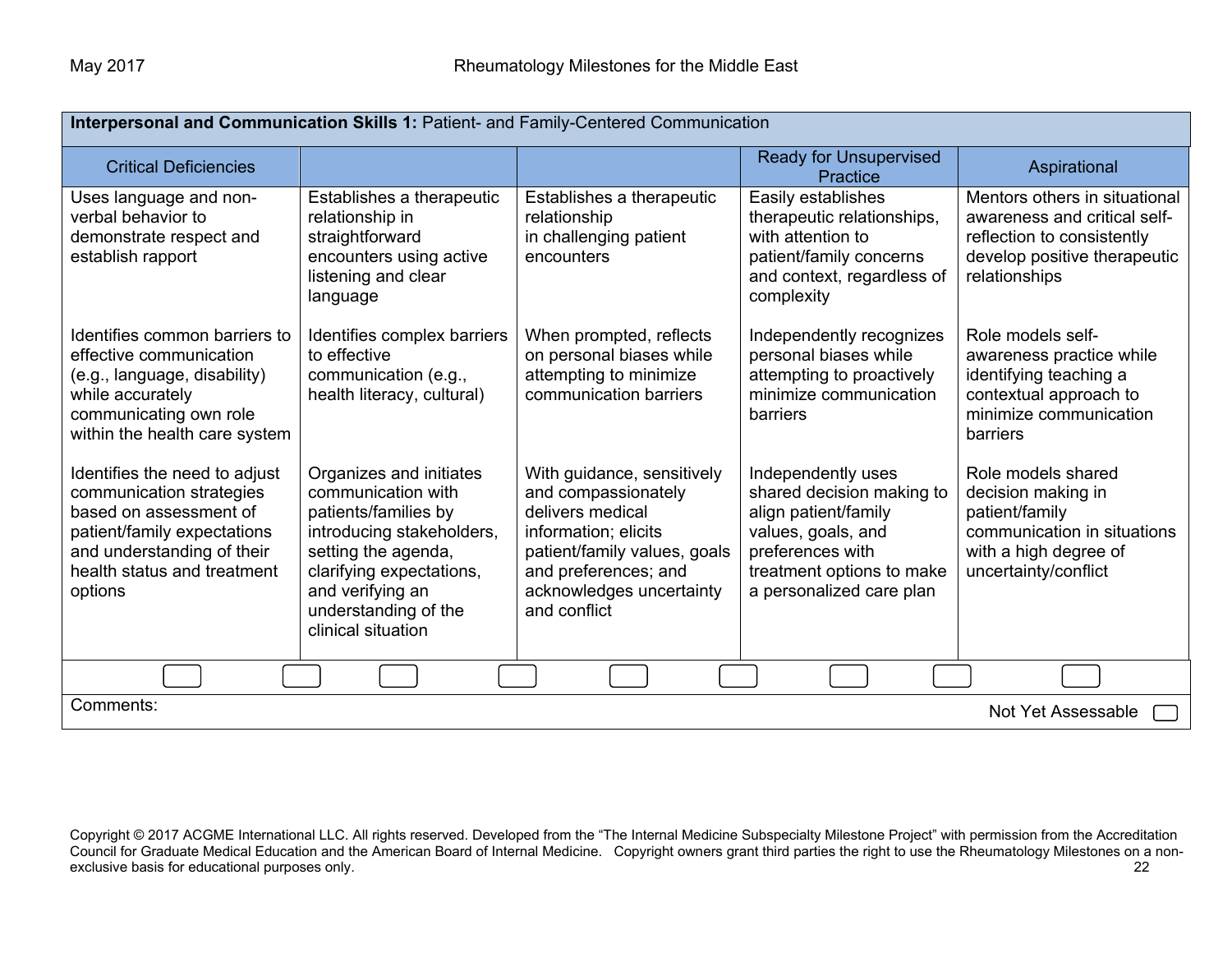| Interpersonal and Communication Skills 2: Interprofessional and Team Communication |                                                                                 |                                                                            |                                                                                                                 |                                                                                                                                                 |  |
|------------------------------------------------------------------------------------|---------------------------------------------------------------------------------|----------------------------------------------------------------------------|-----------------------------------------------------------------------------------------------------------------|-------------------------------------------------------------------------------------------------------------------------------------------------|--|
| <b>Critical Deficiencies</b>                                                       |                                                                                 |                                                                            | <b>Ready for Unsupervised</b><br>Practice                                                                       | Aspirational                                                                                                                                    |  |
| Respectfully requests a<br>consultation                                            | Clearly and concisely<br>requests a consultation                                | Checks own<br>understanding of<br>consultant<br>recommendations            | Coordinates<br>recommendations from<br>different members of the<br>health care team to<br>optimize patient care | Role models flexible<br>communication strategies<br>that value input from all<br>health care team<br>members, resolving<br>conflict when needed |  |
| Respectfully receives a<br>consultation request                                    | Clearly and concisely<br>responds to a consultation<br>request                  | Checks understanding of<br>recommendations when<br>providing consultation  | Communicates feedback<br>and constructive criticism to<br>superiors                                             | Facilitates regular health<br>care team-based feedback<br>in complex situations                                                                 |  |
| Uses language that<br>values all members of<br>the health care team                | Communicates<br>information effectively<br>with all health care team<br>members | Uses active listening to<br>adapt communication<br>style to fit team needs |                                                                                                                 |                                                                                                                                                 |  |
|                                                                                    | Solicits feedback on<br>performance as a member<br>of the health care team      | Communicates concerns<br>and provides feedback to<br>peers and learners    |                                                                                                                 |                                                                                                                                                 |  |
|                                                                                    |                                                                                 |                                                                            |                                                                                                                 |                                                                                                                                                 |  |
| Comments:<br>Not Yet Assessable                                                    |                                                                                 |                                                                            |                                                                                                                 |                                                                                                                                                 |  |